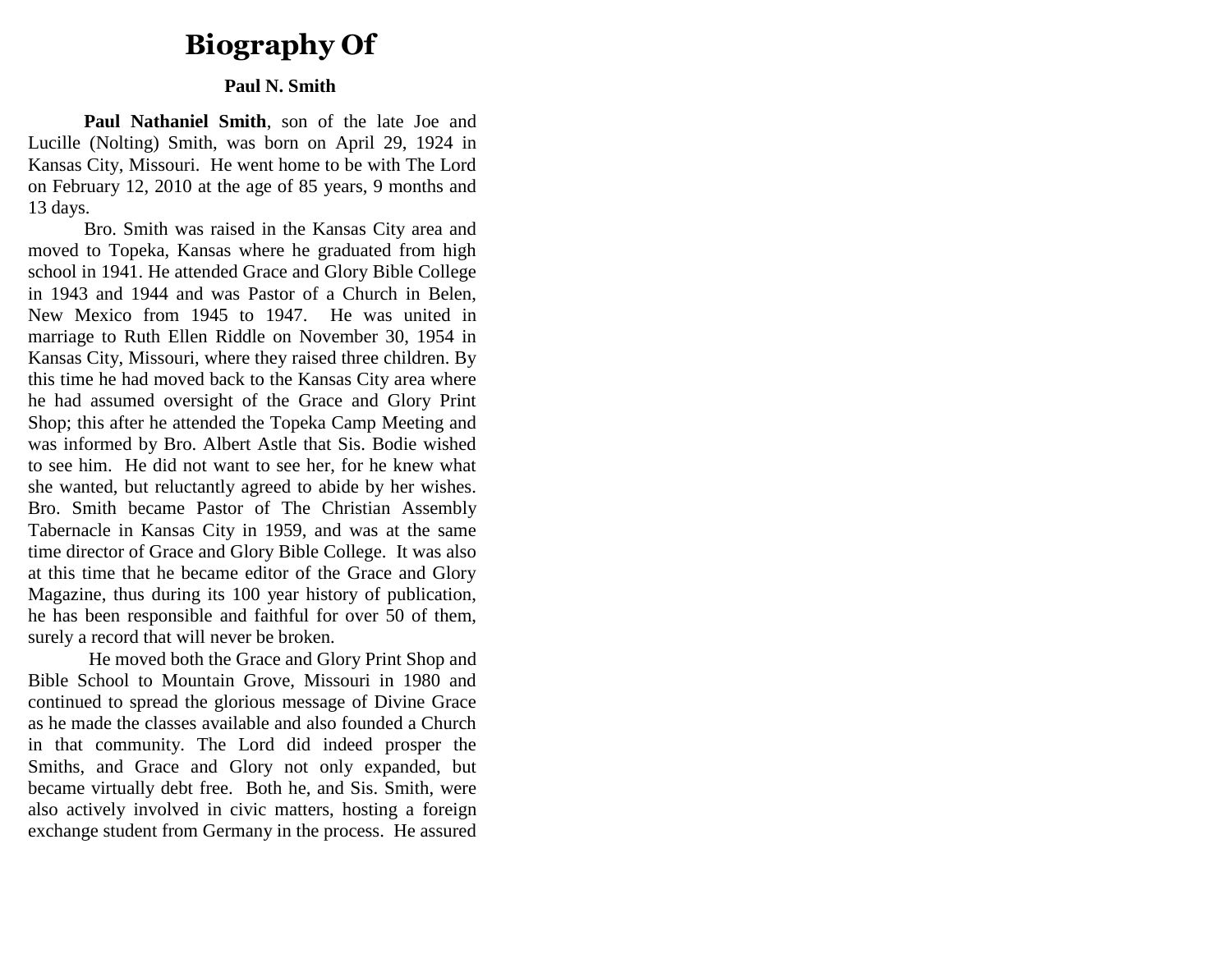them before he left that he had indeed accepted Christ as Savior.

During the late 80"s Sis. Smith organized the Tri County Literacy Program in Mountain Grove, and received a Missouri Community Betterment Award from the Governor of Missouri. Bro. Smith served as a member of the Mountain Grove Chamber, Wright County Crisis Center Board, Ministerial Alliance, and was a City Alderman. Presently, he had made the Grace and Glory Bible School available to hold classes for AA and a spousal abuse program entitled "Hit No More."

When he was past 60, he learned to paint and had a number of them hanging on the walls of a restaurant in Mountain Grove. He also painted a mural which graces the Church here in Grandview, and expressed to a number of us that he thought he was "anointed" as he created the images on that canvas. Others, including myself, are persuaded that this was his crowning work.

This dear brother in The Lord never met a stranger and was known as a kind and compassionate friend and neighbor. He will be truly missed by his family, friends, and neighbors, and we mourn the fact that a great deal of light, faith, and wisdom, has been taken out of this world.

# ~~~~~~~~~~~~~~~~~~~~  **Sleep On**

"Sleep on, beloved, sleep and take thy rest. Lay down thy head upon the Saviour's breast. We loved thee well, but Jesus loved thee best. Good-night, good-night, good-night. ''Until the Easter glory lights the skies; Until the dead in Jesus shall arise, And He shall come, but not in lowly guise, "Good-night, good-night, good-night."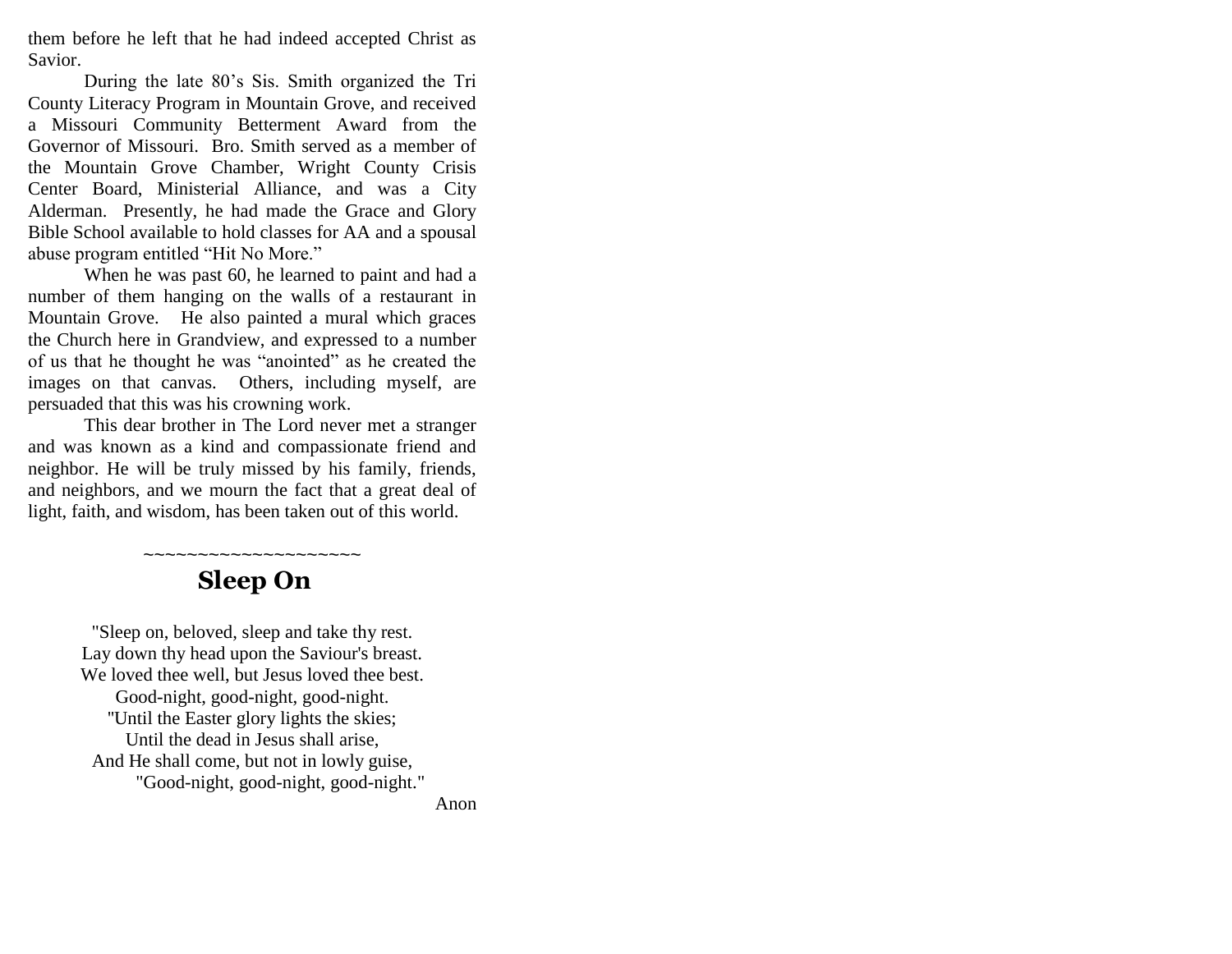# 

# Gene Hawkins

"The hand of the LORD was upon me, and carried me out in the spirit of the LORD, and set me down in the midst of the valley which was full of bones,….and, lo, they were very dry. ….Again he said unto me, Prophesy upon these bones, …. O ye dry bones, hear the word of the LORD…… And I will lay sinews upon you, and will bring up flesh upon you, and cover you with skin, and put breath in you, and ye shall live; and ye shall know that I am the LORD…….So I prophesied as he commanded me, and the breath came into them, and they lived, and stood up upon their feet, an exceeding great army." Ezek. 37:1-10

Speaking on the recent 65th anniversary of the liberation of the Nazi concentration camp at Auschwitz in Poland, Israeli Prime Minister Benjamin Netanyahu proclaimed the fulfillment of the above prophecy, as he said: "Armed with the Jewish spirit, the justice of man, and the vision of the prophets, we sprouted new branches and grew deep roots. Dry bones became covered with flesh, a spirit filled them, and they lived and stood on their own feet."

 Jan Markell, founder and director of Olive Tree Ministries, comments that Netanyahu's statement "helps debunk the idea that modern Israel is just a secular country with no connection to ancient biblical prophecy. There is a degree of spirituality in Israel, recently with this Benjamin Netanyahu saying that Ezekiel 37 is now fulfilled," she notes. "So I'm encouraged when the top leader in the nation of Israel comes out and stands up for the Bible. This is absolutely tremendously good news."

While we too applaud Mr. Netanyahu's claiming scripture in behalf of Israel, we can in no wise agree that Ezekiel 37 has been fulfilled, the reason being V.6. "And I will lay sinews upon you, and will bring up flesh upon you, and cover you with skin, and put breath in you, and ye shall live; and ye shall know that I am the LORD." This is a reference to the spiritual new birth of Israel, which will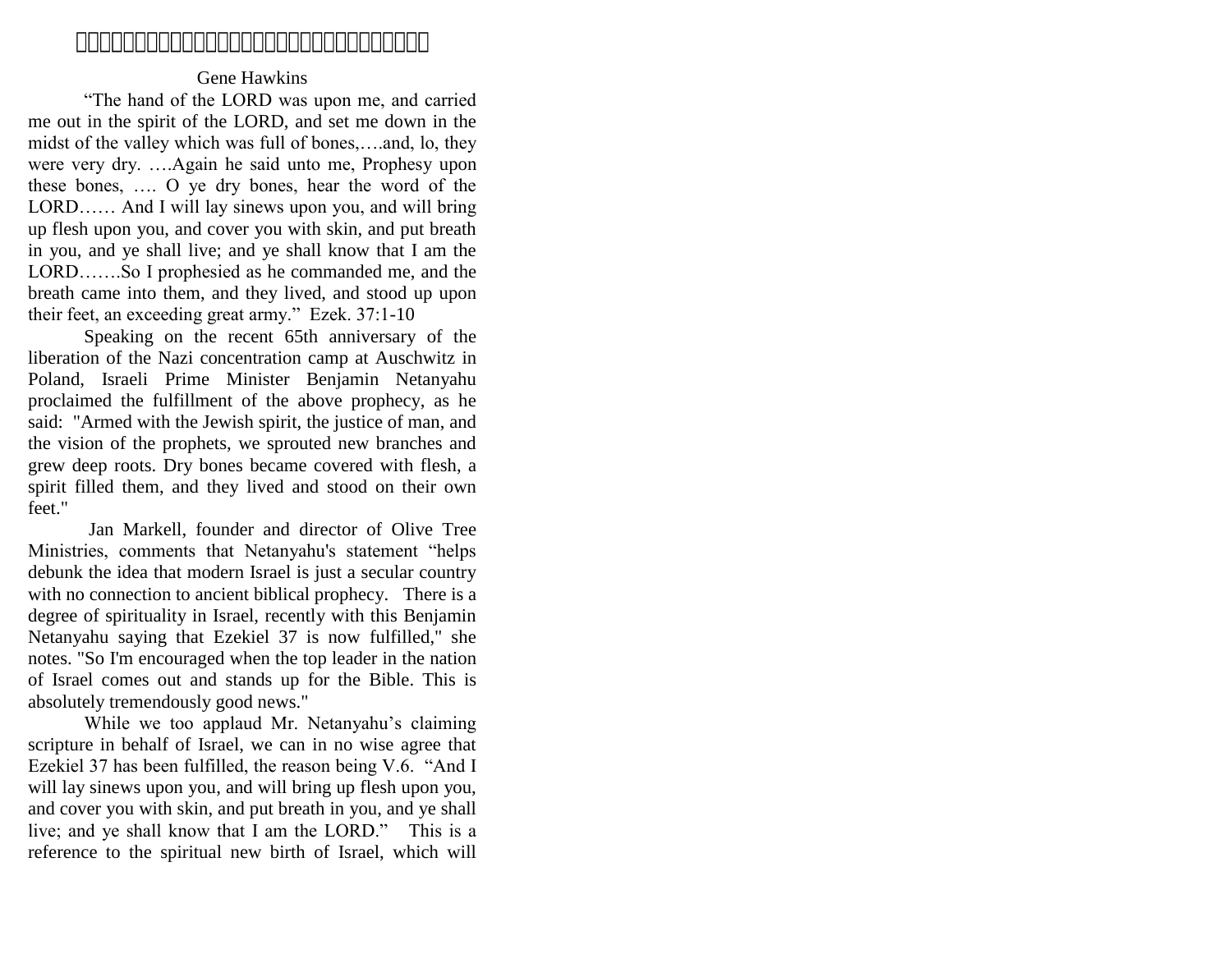happen only when she, as a nation, accepts Jesus as The Messiah. Prime Minister Netanyahu"s comments seem to point more attention to their own ingenuity and efforts, rather than to this exclusive supernatural work of The Lord. Note also the results The LORD would achieve: "ye shall know that I am the LORD." This is not happening in Israel today. They are still very much self sufficient, depending mostly on the nations, rather than the LORD, to supply their arms and negotiate settlements with their enemies. They have made one compromise after another trying to placate the nations and achieve a peaceful coexistence with their Arab neighbors.

The outcome of Vice President Joseph Biden"s recent trip to the Middle East underscores this fact. Following Israel's announcement that it would build new housing units in East Jerusalem, an area it captured in the Six Day War in 1967, he reportedly told Netanyahu: "What you're doing here undermines the security of our troops who are fighting in Iraq, Afghanistan and Pakistan." President Obama tried to defuse the situation and stated that there "was no crisis," but added, "There is a disagreement in terms of how we can move this peace process forward." Secretary of State Hillary Clinton also "delivered a stinging rebuke to Israeli Prime Minister Benjamin Netanyahu for his government's announcement this week of new Jewish housing in east Jerusalem, calling it "a deeply negative signal" for the Mideast peace process and ties with the U.S."

The American Israel Public Affairs Committee, or AIPAC, the powerful lobbying group, most assuredly disagreed with President Obama"s assessment, and said "The Obama Administration's recent statements regarding the U.S. relationship with Israel are a matter of serious concern. AIPAC calls on the Administration to take immediate steps to defuse the tension with the Jewish State." The group added that "The Administration should make a conscious effort to move away from public demands and unilateral deadlines directed at Israel."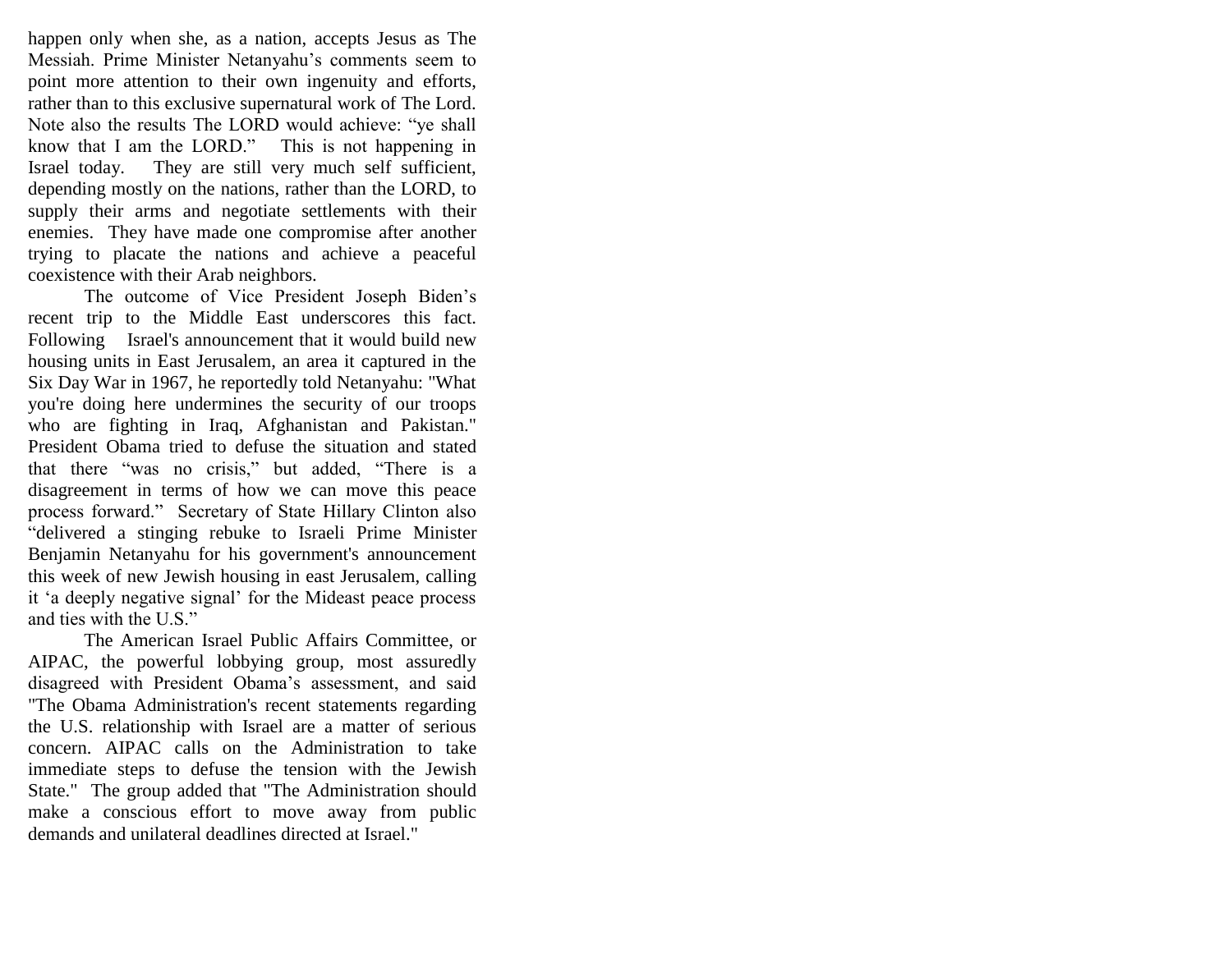We do not know whether or not Israel will ultimately be pressured into surrendering part of this city, God"s city, to establish the two state capital demanded by the Palestinians and the present American administration. What we do know is that the army of "dry bones" to which the Prime Minister alluded, will not be assembled until Israel puts their confidence in The LORD rather than the nations, as they are now prone to do.

This month"s Grace and Glory is dedicated to the memory of Bro. Smith and for that reason we are reprinting the "Definite Sign Posts Of The End" published in July 1967, a record of the three-day war between Israel and Egypt in June of that year, wherein Israel captured the land now in question. Men like Nasser, Hussein, and Eshkol, have given way to those such as Netanyahu, Ahmadinejad, Palestinian President Mahmoud Abbas, Arab League chief Amr Moussa and the foreign ministers of Egypt, Jordan, Qatar and the United Arab Emirates, but both the Israeli and Arab attitudes remain the same, as they were at that time. Israel"s enemies are determined to annihilate her, and Israel is confident that, given enough support from the nations, they will prevail and achieve their goals.

"BUT OF THE TIMES AND THE SEASONS, BRETHREN, YE HAVE NO NEED THAT I WRITE UNTO YOU. FOR YOURSELVES KNOW PERFECTLY THAT THE DAY OF THE LORD SO COMETH AS A THIEF IN THE NIGHT. BUT YE, BRETHREN, ARE NOT IN DARKNESS, THAT THAT DAY SHOULD OVERTAKE YOU AS A THIEF. YE ARE ALL THE CHILDREN OF LIGHT, AND THE CHILDREN OF THE DAY: WE ARE NOT OF THE NIGHT, NOR OF DARKNESS" - I Thessalonians 5:1,2,4,5.

#### VICTORY FOR ISRAEL

 Israel jubilantly declared victory over its Arab enemies, only sixty hours after the first shots were fired in the Mideast war. Israel's forces set a new record in their sweep to the

Suez Canal. The last time, it took them just four days to rout the Arabian forces. This time, and on their own, it took them only three days to utterly humiliate Nasser's forces. It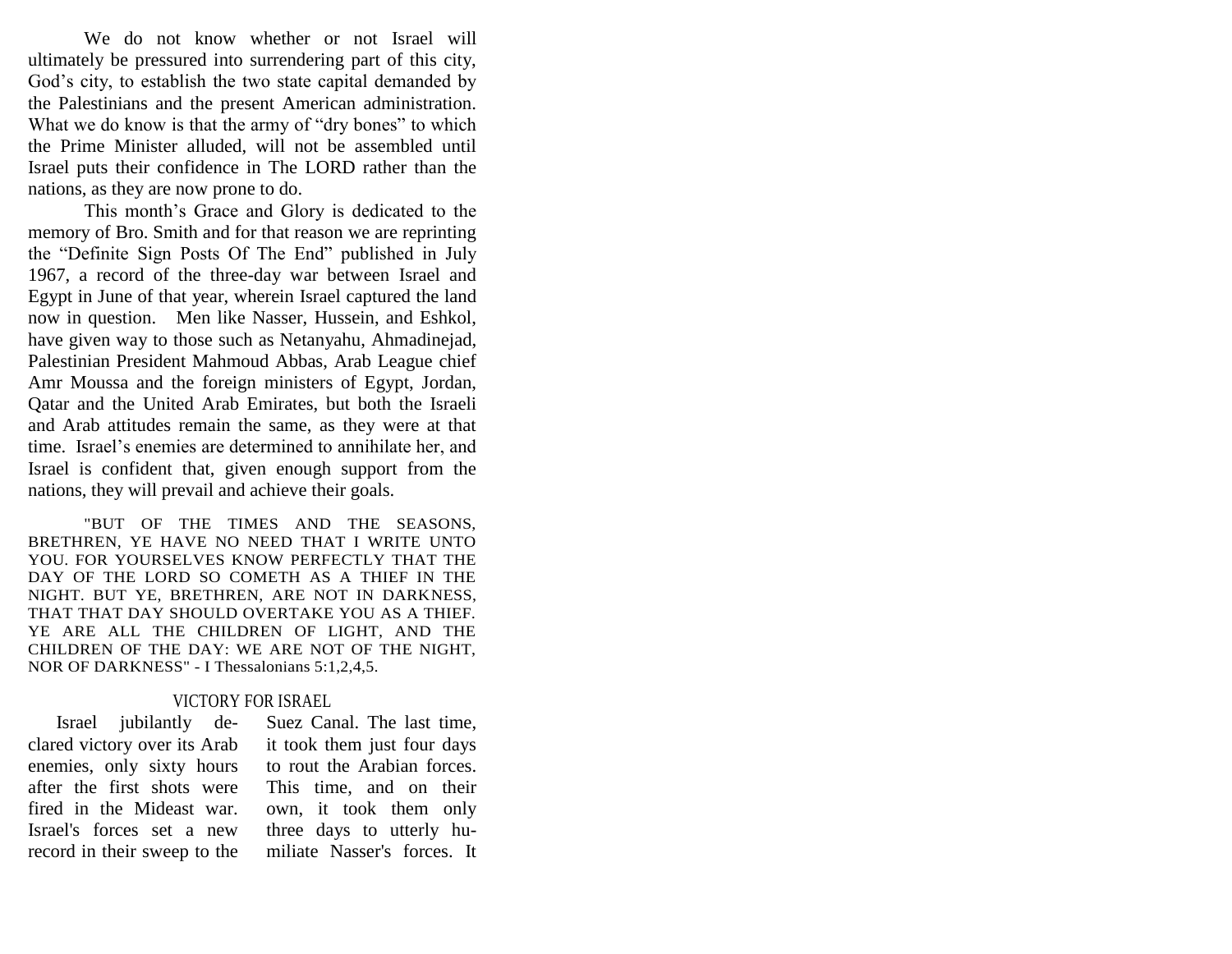was reported that even the most confident never expected such a quick and clear-cut victory!

 At the start of this brief war, Israel was very confident of victory. Prime Minister Levi Eshkol declared, "We shall repulse the enemy and defeat his army." Although Tel Aviv underwent three air alerts, the population remained calm. They gathered around radios, in front of supermarkets, parked taxis, busses, and on doorsteps, listening to news bulletins.

 Prime Minister Eshkol further declared over the state radio: "Throughout the years since he assumed power, the ruler of Egypt has been announcing his plans and his preparation to attack Israel in order to destroy her. In the last three weeks he has not concealed from the world the fact that the time has come to carry out his scheme.

"Arrogantly and braggingly Nasser has made a mockery of international law, has scrapped the charter of the United Nations, and brought to naught mankind's aspirations to peace.

 "Our forces are strong enough to frustrate the scheme of the aggressor."

 NASSER'S BIG BOASTS AND PLANS. HAVE BEEN SWEPT AWAY WITH DEFEAT. It was only four days prior to June eighth, that Egypt's president was riding high. Today, his dream of ruling a United Arab world has been blasted by Israel's guns. His boastful attitude, for the three weeks before the outbreak of war, gave strength to his undisputed claim of ruler of the Arabs. He seemed to have forged a new unity among the Arab nations. He was the exalted monarch, and the Egyptian people were whipped into a fanatical patriotism behind their leader. Their hatred of the Jews was apparent, and they wanted the total destruction of Israel.

 Today, as they look around at the ruins brought about by their little enemy, we wonder what their thoughts are. Surely they know by now, after three decisive defeats since 1948, that they are no match for these ancient people of God. However, like the Pharaoh of old, Nasser's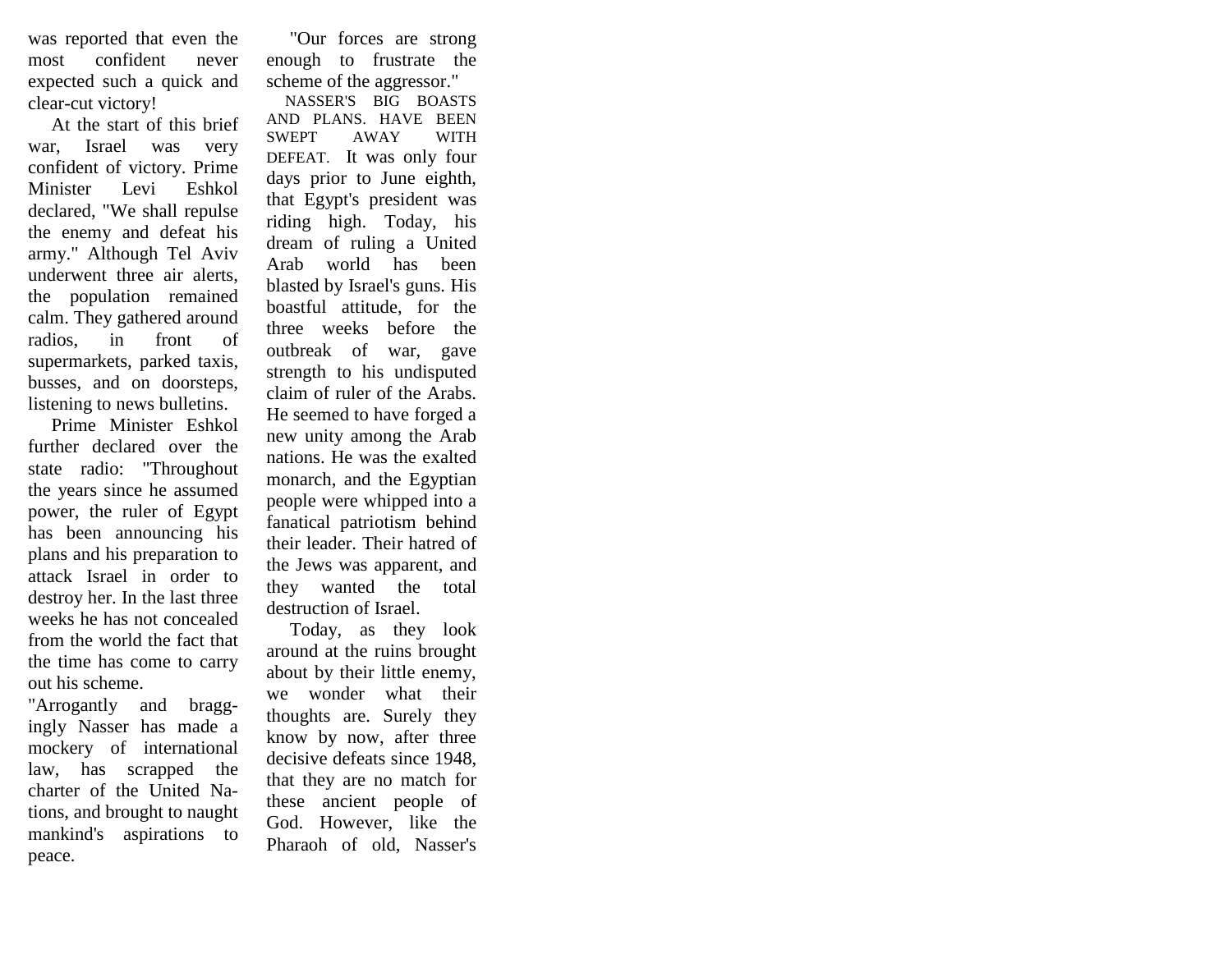heart will not be softened toward Israel. Though ten such defeats would come to him, the devil has entered his heart and there is no repentance. He is Satan's tool at this moment; but again we see that God's hand is still ruling His world.

 The ancient enemy of Israel, Edom and his descendants, will never live peaceably with the Jews. The nations will strive to bring an accord among them, but the hatred is too deeply seated. The hostility goes back thousands of years. Only God's intervention can bring peace to the hearts of the Israelites. These Arab countries, with the possible exception of Jordan, will stubbornly persist in their aggression of Israel's territory. They may draw back for awhile and nurse their wounds, but their hearts sti11 flame with hatred for the Jews.

 ISRAEL WINS OBJEC-TIVES IN WAR WITH THE ARAB STATES. The Israel air force dealt a fatal blow to the air forces of Egypt, Jordan, Syria, and Iraq. Their superior tank forces

swept through the Sinai desert to the Suez Canal. Thus, a nation 'of around two and one-half million population gained a monumental victory over the combined nations of one hundred million people! They achieved this victory without any outside help. No other nation came to their aid; and, though fighting from a hemmed-in position, they battled for their lives and the existence of their nation.

 Their objectives were to lift the blockade of Aqaba by capturing Sharm EI Sheikh, the Egyptian outpost overlooking the Strait of Tiran. To do this, the Israeli's covered nearly one hundred and fifty miles in less than three days!

 Another objective was the securing of Israeli borders from Arab infiltration attacks, by the drive into Jordan and strike against the Syrian troops. This should end the border attacks against Israel. The greatest objective and most joyous was: ISRAEL'S TRIUM-PHANT MARCH INTO OLD JERUSALEM. General Moshe Dayan, the one-eyed warrior, joyously declared,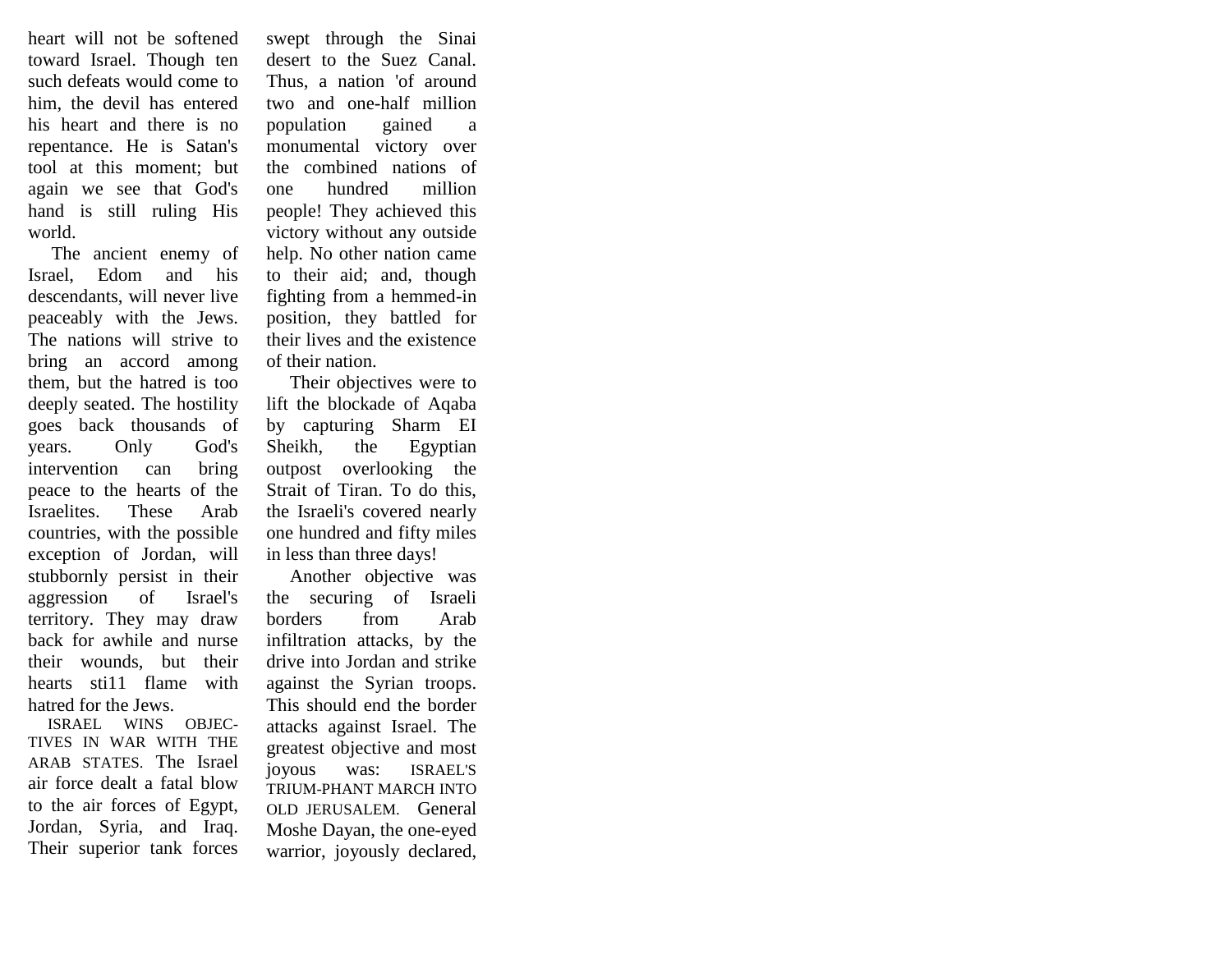"We have returned to Jerusalem never to part from her again." It was a thrill to hear and to see the Jews entering the city they love, and giving thanks to God for the privilege of worshiping at the wailing wall. For the first time in 1897 years, a Jew could go to the holiest place of his religion without asking permission of some foreign ruler.

 In this brief war, the Israeli armies destroyed the air forces of Egypt, Jordan, Syria, and Iraq. They chewed up a large portion of the Egyptian army in the desert. They seized every important military position in the Sinai Peninsula. They occupy most of Jordan west of the Jordan River. Yet the greatest joy to them was that now Jerusalem was theirs! It will take an overwhelming force to get Israel to give up the old city. They have not had this feeling of possession since the Babylon conquest of 606 B.C.

 As the chief rabbi blew the ram's horn, thousands of Jews swarmed across the former dividing line between the two halves of Jerusalem and rushed to the wailing wall - the only thing left from Solomon's temple. Their cry is, "We will never give it back." They will probably agree to withdraw from some of the ground which they gained; but nothing short of massive warfare will ever take the city of Jerusalem away from the Jews.

 Many Christians have likened this battle to that of David and Goliath. We agree to a certain extent that of their respective sizes. When David went out against Goliath and the Philistine armies, it was because the armies of the living God were under attack. David did not go in his own strength either. He declared, "I come to thee in the Name of the Lord of hosts." That meant that God had sent him. He had declared, "Is there not a cause?" I Samuel 17:45,29.

 David did not ask for any military aid. Saul's armor was too cumbersome for him. He used the weapons of faith, and went forth in the will of God. There was no way that David could have been defeated. Also, David was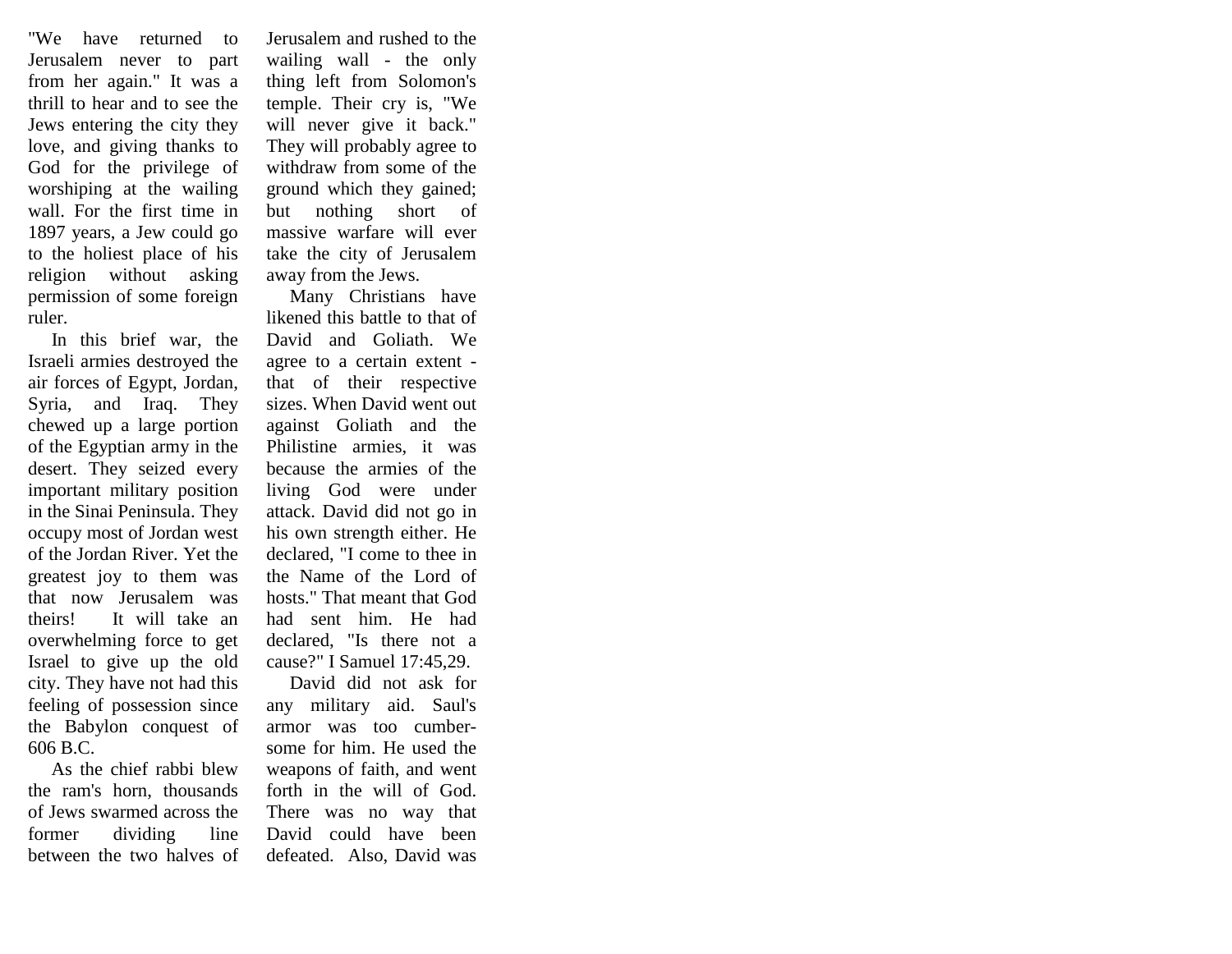to be the next king of Israel, and God was training him for that place. He was "a man after His (God's) own heart" - I Samuel 13:14.

 This modern victory is quite another story. We must admire Israel's bravery, determination, and warring prowess; but they did not go in the strength of the Lord. Many of the Jews who rushed into the old city of Jerusalem were atheists. Some were teenagers, who know very little of God's promises to Israel. There were some Orthodox Jews, who are looking for their Messiah to appear. It was a mixed group. There is a spirit of national pride among these people, rather than a religious zeal.

 Another point of contrast is that these people went with the armor of man. They were equipped to a great extent by the United States. (It is also true that Egypt received more military aid from the United States than did Israel). But, they did not go with their slingshot of faith and the stones of grace. They used "Saul's armor," and this dependence is

going to bring them into greater trouble.

 GOD WILL GIVE ISRAEL ALL THE LAND THAT BE-LONGS TO THEM. They will not need to fight for it, as they are doing today. This shows that these people are not trusting God as they will later. They seek the approval and help of the nations in their quest for the land. This dependence will lead to the covenant which their leaders will make with the nations. Daniel 9:27.

 A seven-headed, tencrowned beast will arise from the sea (or, the nations), and stand upon the sand of the shore - Revelation 13:1. We have noted the progress of this prophesied event before. The sandy shore speaks of the changing conditions among the nations of the world. We are standing where John stood in vision many years ago. This beast sticks his heads out of the waters occasionally; but, as yet, he has not emerged into full view from the waters.

 It is with this confederacy of nations that Israel will make a covenant. It will be a treaty to end all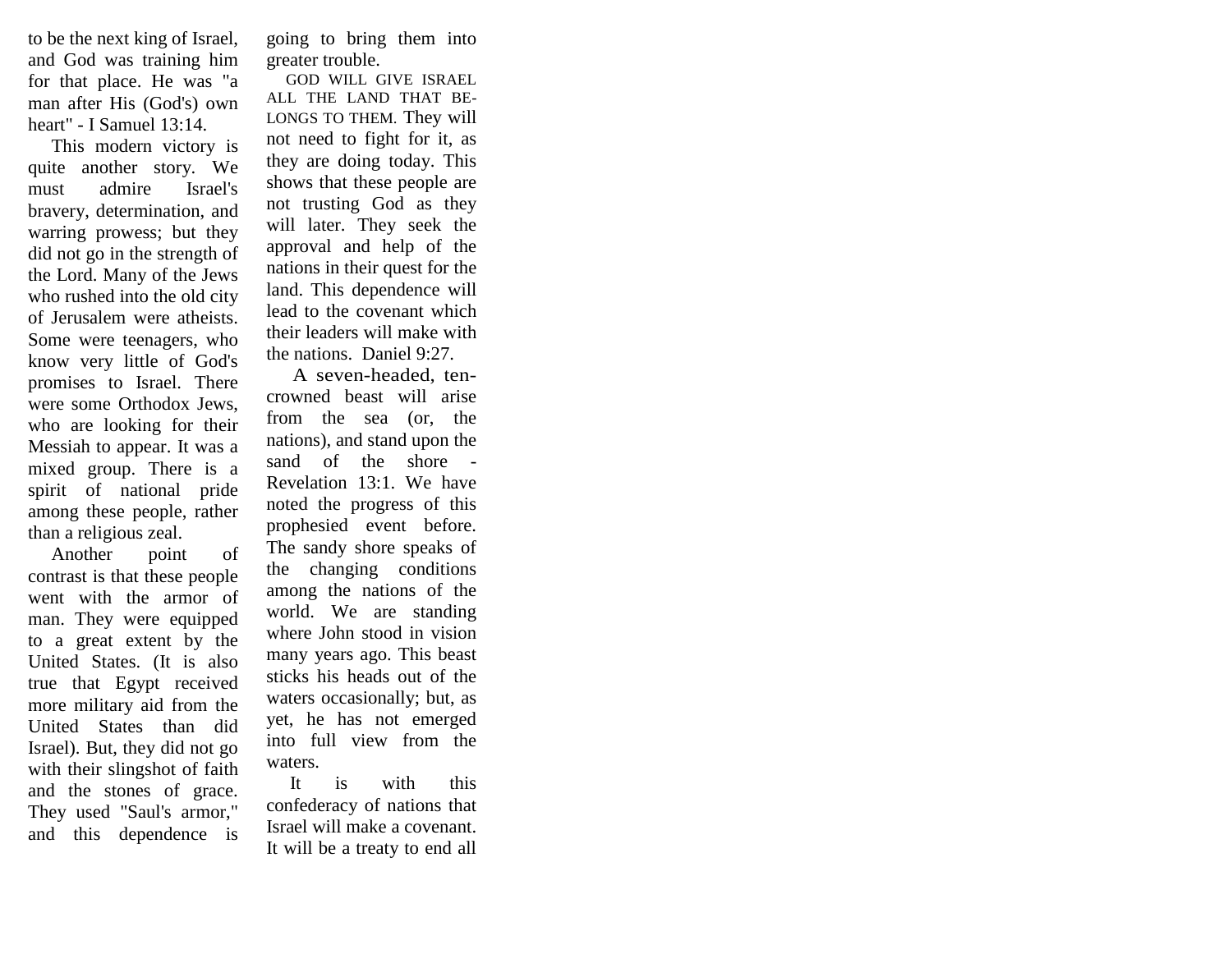strife with the Arabs for all time. Israel is seeking such treaties even today. One official said, "We don't want to fight them every ten years. Perhaps this time they learned that they cannot overthrow this country and drive the Jews into the sea." Even now, the United Nations organization is deliberating on the future of Israel. Russia wants to save face and gain a little solace from the Arab's defeat. The Kremlin wants Israel to give back all the ground they gained. This would be ridiculous; and, of course, Israel will refuse. These problems will need solving; and the nations will sit at the conference table until something is settled.

 In turning to the nations for help, Israel is showing their rejection of Jehovah. This victory will bolster their self confidence, and blind them to realities. They will not be able to trust Arab observance of these treaties, but yet they will enter into agreement with their enemies. If they trusted in God, they could boldly declare that God is their Helper, and no one

could drive them out of their land.

 WHAT DOES THIS VIC-TORY OF ISRAEL MEAN RE-GARDING THE CHURCH? The promises to Israel have nothing to do with the Church, except that it brings closer the hope of the Christian. We know that we are not appointed to obtain wrath. In other words, God never intended for the Church to enter the seven years of tribulation. This will be judgment upon the nations and upon all Christ-rejecters. Our destiny is to reach Heaven, and the time of our departure is at hand. The one who keeps the Word of His patience and looks for Him, will be kept out of the hour of tribulation - Rev. 3: 1 O. The "peace and safety" cry will soon be heard, but it will be short-lived. Sudden destruction will come upon the world. The Jews will suffer the most, because the great battle will be waged in Palestine.

 THE CAPTURING OF OLD JERUSALEM MEANS THAT ISRAEL CAN COMMENCE THEIR SACRIFICES. This will be done before they make a covenant with the nations. Whether they will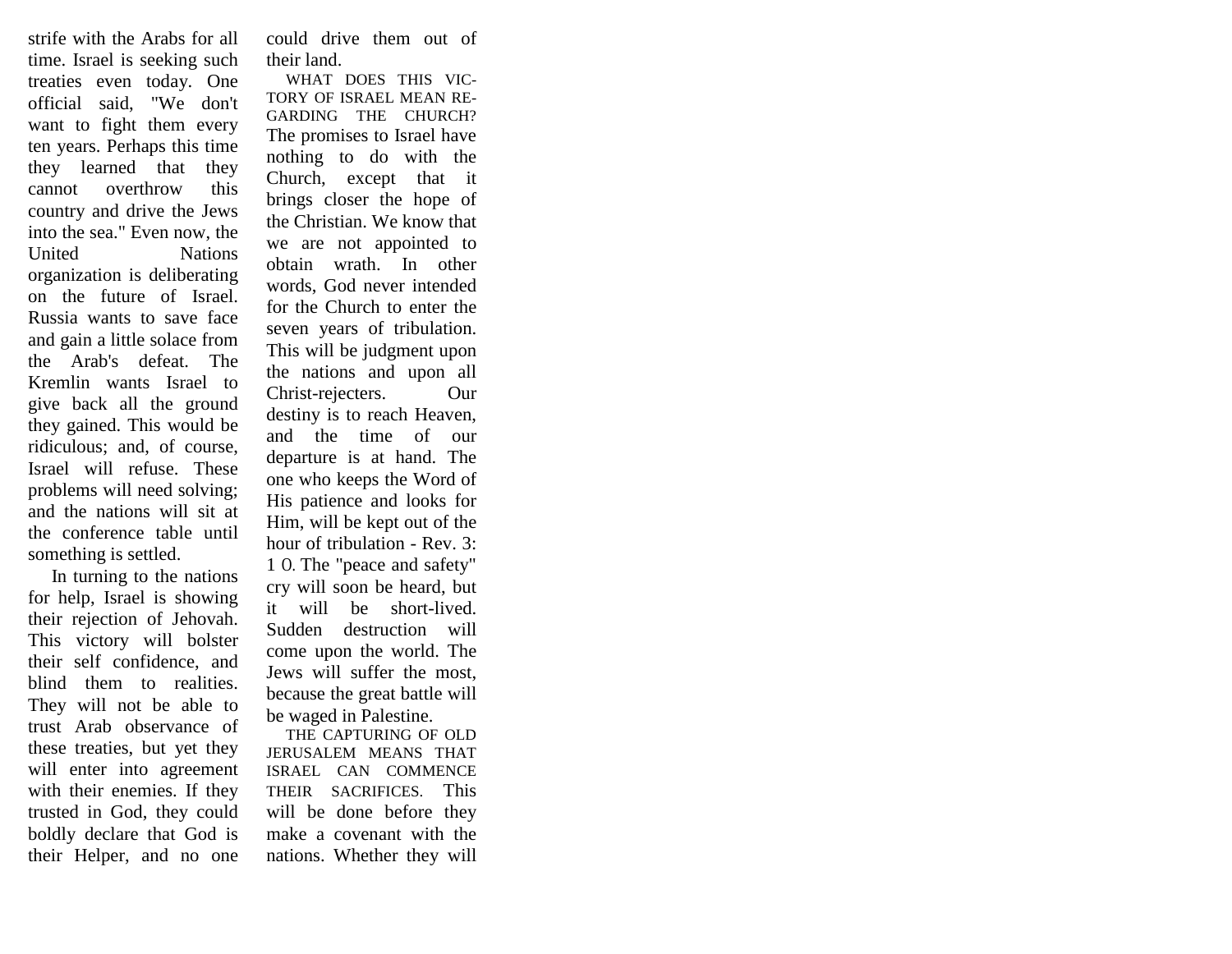have their temple, we do not know. We will say though, that they do not need their temple in order to offer sacrifices. They could build altars, as Abraham and their fathers did. They have the site upon which their temple will stand; but they most assuredly will not worship in the Mosque of Omar.

 The Jews have plans made for their temple, but this present victory seems to be a surprise even to them. They went to war, to open the Gulf of Aqaba and the Suez Canal. They had no intention of invading Jordan. Their officials say that King Hussein of Jordan blundered disastrously by entering the war on Egypt's side. Israelis insist that they would not have invaded Jordan, if it had not entered the war with Egypt. Isn't that something! God is pushing things ahead. He has not turned His back on world affairs. When it is time for Him to act, it happens suddenly.

 God takes one step at a time; but, when it becomes necessary, He increases the tempo of His steps. We hear the tramping of His

feet. He knows what He is doing, and He knows exactly what it will take to bring about the fulfillment of prophecy. We may wonder why U Thant pulled out the U.N. troops at the first threat from Nasser. We can speculate why the United States did not call Nasser's bluff. If the U.N. forces had remained along the border and if the United States had demanded a clear channel at Aqaba, Israel would have gained nothing. When these two powers decided to leave hands off, it gave God a chance to fight for Israel. Nothing that happens to these people is accidental. It all has a purpose. Glory to God!

 THE LORD JESUS CHRIST COULD COME AT ANY TIME FOR THE OVERCOMERS. We are not told the day nor the hour. We will continue to walk by faith until the trumpet sounds. "By faith Enoch was translated." That means that he did not know the exact day when God would take him. He knew that he would be translated and he believed God for it.

 We, too, are walking on, almost breathless, waiting for our day of translation.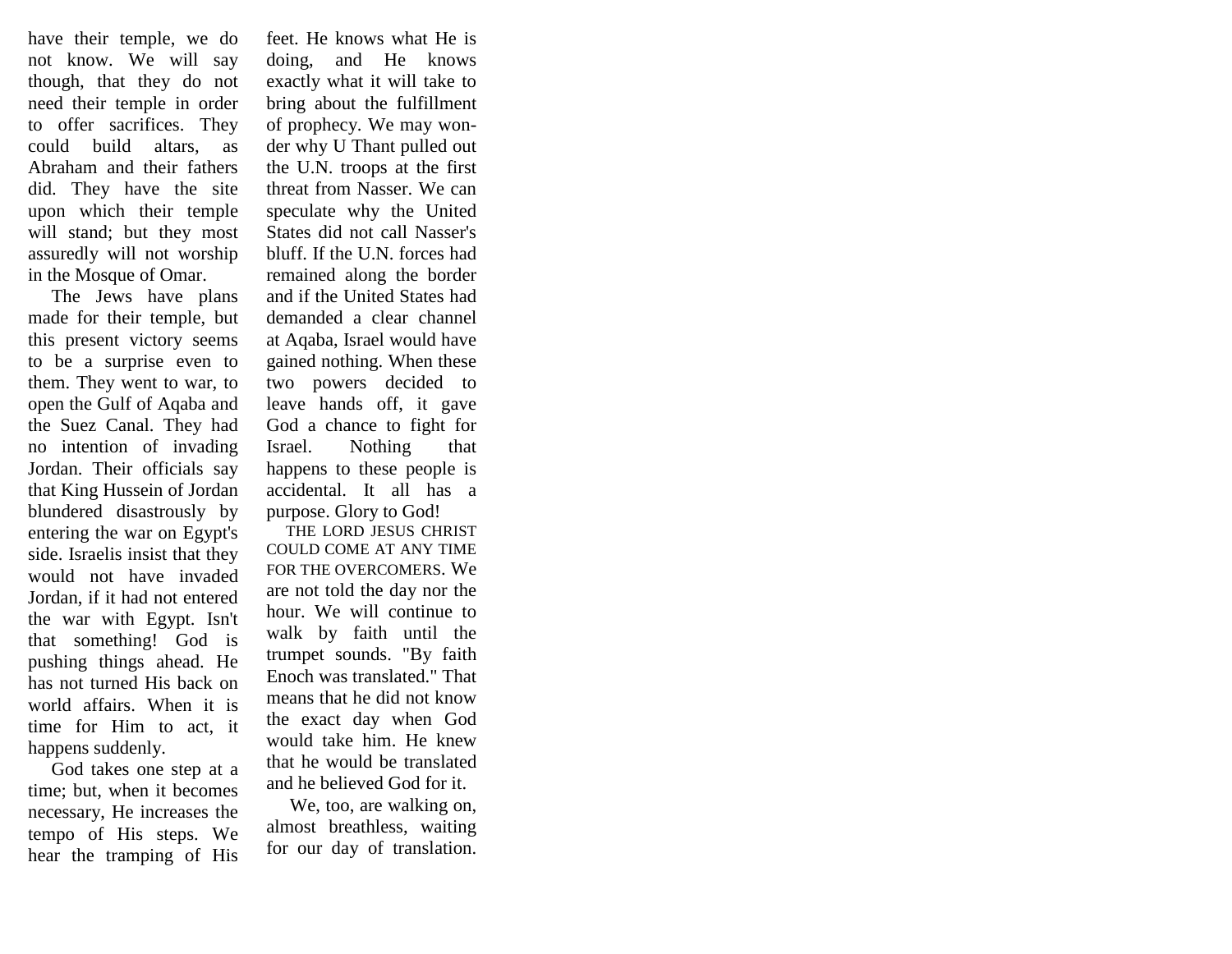World conditions are in perfect condition for His coming. Christendom has apostatized. The fig tree is leafing. All this speaks to us that Jesus is coming soon. That is why Paul says to us, "Watch and be sober." We know the times - we are in the last days. We know the seasons - that is, the very nearness of His coming - by looking at the signs which signal the very last of the last days. We are

to look for Him - not for everything else. He should fill our vision. Our hearts throb with anticipation and joy. It won't be long. We feel that each issue of "Grace and Glory" will be the last. This may be the one. "Even so, come, Lord Jesus." Written June 12,1967

Paul N. Smith



 Urgent he wants 'midst other worlds to *roam.*  Perchance forgetting nothing good replaces, The world which God to man, gave as his home.

Yet e'en while man explores the outer spaces, Seeking his burning thirst to gratify. We who are Christ's, with eager upturned faces Wait the glad sight our hearts will satisfy. J.DANSON SMITH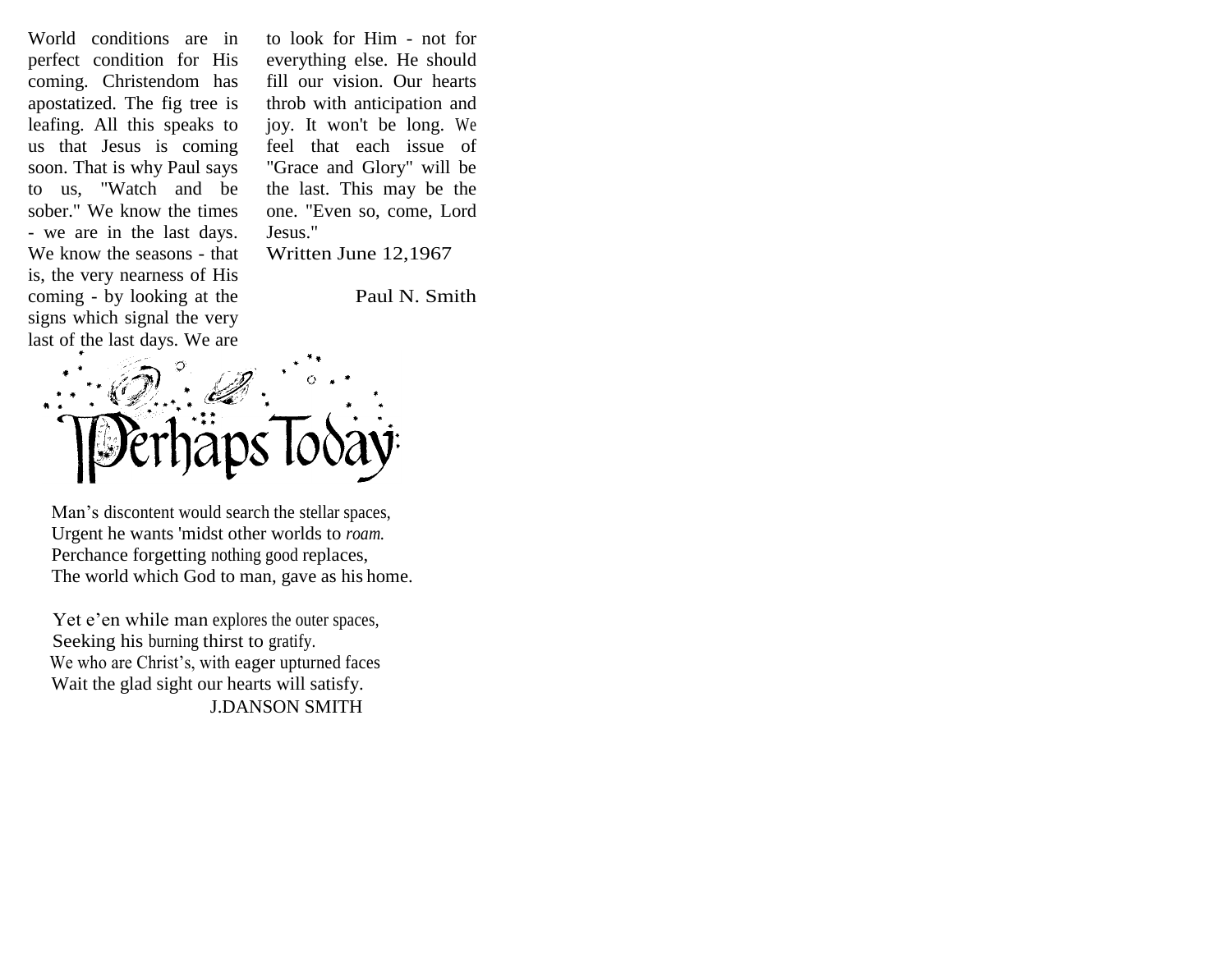### Blessed Assurance

Blessed assurance Jesus is mine, O what a foretaste of glory divine! Heir of salvation, purchase of God, Born of His Spirit, washed in His blood.

Perfect submission, perfect delight! Visions of rapture now burst on my sight; Angels descending bring from above Echoes of mercy, whispers of love.

Perfect submission, all is at rest, I in my Savior am happy and blest; Watching and waiting, looking above, Filled with His goodness, lost in His love.

### Chorus:

This is my story, this is my song, Praising my Savior all the day long; This is my story, this is my song, Praising my Savior all the day long.

### Blessed Assurance

*Author-Fanny* J. Crosby, 1820-1915 *Composer-Phoebe* P. Knapp, 1839-1908 *Meter-9* 10. 9 10. with Chorus

"Let us draw near with a true heart in full assurance of faith, having our hearts sprinkled from an evil conscience, and our bodies washed with pure water." Hebrews 10:22

Gospel music as an important form of Christian hymnody had its beginning in the latter half of the nineteenth century and is associated with such well-known names as Moody, Sankey, Bliss and Frances Jane Crosby. Crosby, perhaps more than any other writer, however, truly captured the spirit of the American gospel song movement. As one author has written, "Gospel hymnody has the distinction of being America's most typical contribution to Christian song. Gospel hymnody has been a plough digging up hardened surfaces of pavemented minds. Its very obviousness has been its strength. It is the music of the people."

## Robert M. *Stevenson-Patterns of Protestant Church Music*

It is estimated that Fanny Crosby wrote more than 8,000 gospel song texts in her lifetime. Her hymns have been and are still being sung more frequently than those of any other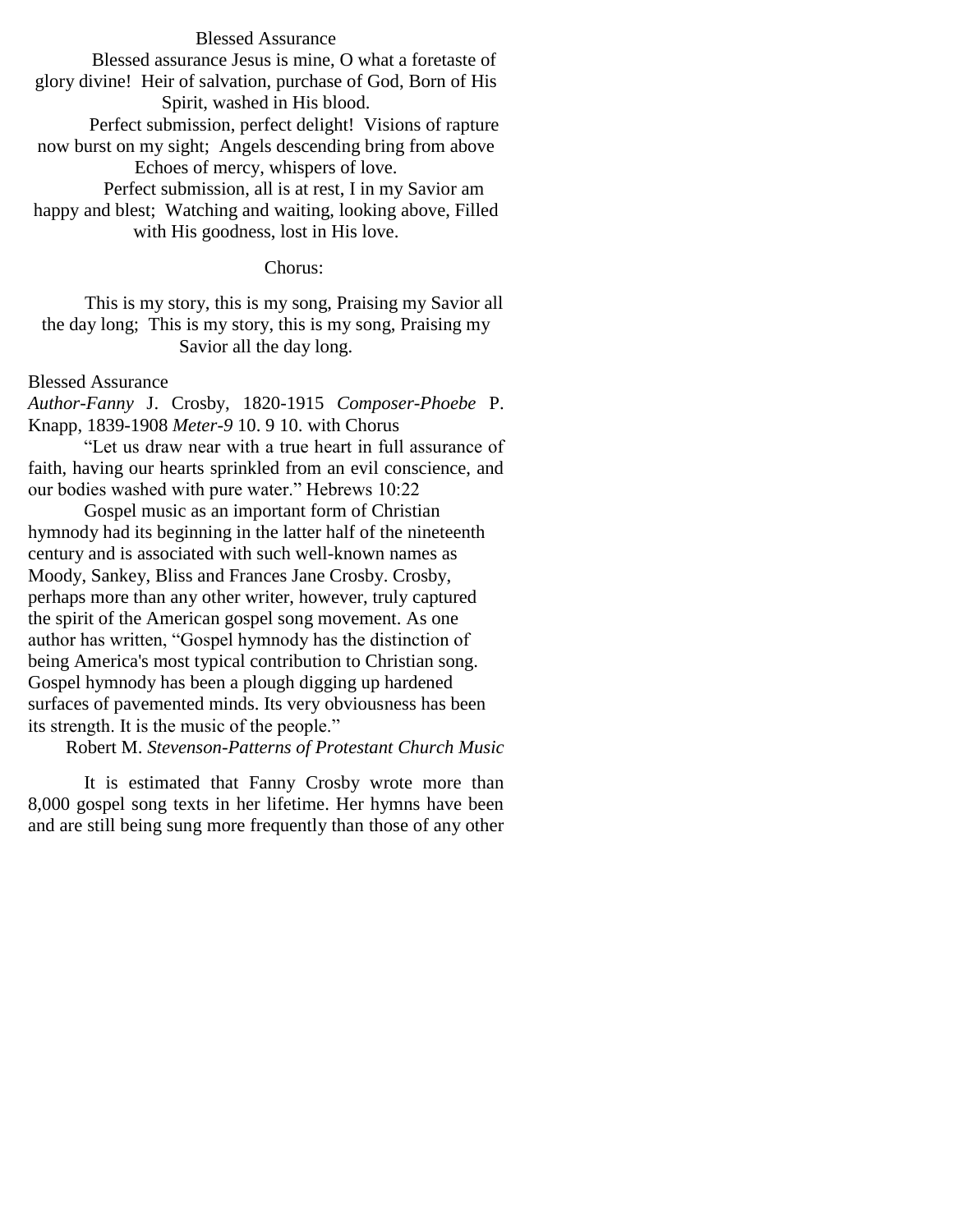gospel hymn writer. Her many favorites have been an important part of evangelical worship for the past century.

It is truly amazing that anyone, and especially a blind person, could write on this variety of spiritual truths and experiences with such proliferation. For a considerable period during her life, while under contract to a music publisher, she wrote three new hymns each week. She used over 200 pen names besides her own. Many of her original texts are still being uncovered and no doubt will be published in the near future. Often the themes for her hymns were suggested by visiting ministers wishing to have a new song on a particular subject. At other times musician friends would first compose the music and then ask Fanny Crosby for the words,

Such was the case for the hymn, "Blessed Assurance." The music for the hymn was composed by Mrs. Joseph Knapp, an amateur musician, wife of the founder of the Metropolitan Life Insurance Company, and a close personal friend of Fanny Crosby. One day Mrs. Knapp played this melody for the blind poetess and asked. "What does this tune say?" Fanny responded immediately, "Why, that says: "Blessed Assurance, Jesus Is Mine.'

Mrs. Knapp published more than 500 gospel songs herself, including the popular gospel classic, "Open the Gates of the Temple."

Fanny Crosby died at the age of ninety-five. Only eternity will disclose the host of individuals who have been won to a saving faith in Jesus Christ or those whose lives have been spiritually enriched through the texts of her many hymns. Engraved on Fanny J. Crosby"s tombstone at Bridgeport, Connecticut, are these significant words taken from our Lord"s remarks to Mary, the sister of Lazarus, after she had anointed Him with costly perfume.

"She hath done what she could."

Taken from "101 Hymn Stories," Copyright © 1982 by Kenneth W. Osbeck. Published by Kregel Publications, Grand Rapids, MI. Used by permission of the publisher. All rights reserved.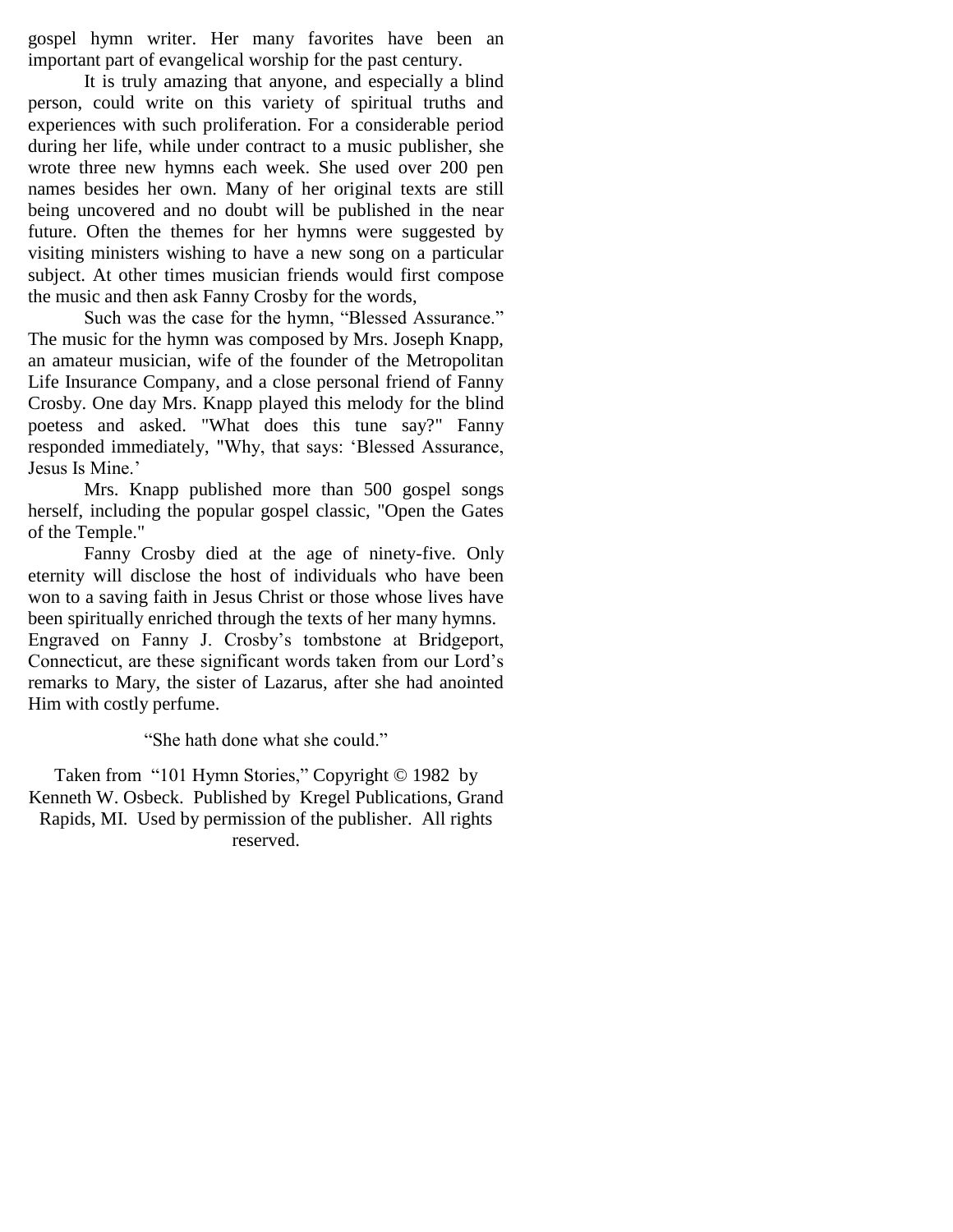# Editorial April 2010

"To every thing there is a season, and a time to every purpose under the heaven:" Eccl. 3:1

A season marks change, and some of those changes can be rather drastic and acute as they occur, "under the heaven." "Under the sun," or "under the heaven," is a key phrase in this book, and describes the futility Solomon found in this world despite his wealth and wisdom. These following verses of this chapter explain the multitude of times wherein one condition gives way to another bringing about seasons, which are in fact contradictory to one another.

Paul also used this term of seasons, as he wrote to the saints in Thessalonica, to describe the ever-changing climate of these last days. "But of the times and the seasons, brethren, ye have no need that I write unto you. For yourselves know perfectly that the day of the Lord so cometh as a thief in the night. For when they shall say, Peace and safety; then sudden destruction cometh upon them, as travail upon a woman with child; and they shall not escape." I Thess. 5:1-3 Today our world is fast approaching the darkest night season it has ever known, yet there are those announcing it as being alive and enlightened in peace and safety. That counterfeit season will give way to one of severe destruction, but note here that Paul commends these saints for already knowing of such seasons. Those looking for Jesus will in no wise be fooled by the contradictory messages purported today which often result in times or "seasons" of confusion, nor will they miss the season of deliverance wherein He will come as a thief, even to much of the unsuspecting Church.

Peter likewise applies changing seasons to the lives of God"s people. "Blessed be the God and Father of our Lord Jesus Christ,….. which …hath begotten us again unto a lively (living) hope….. Wherein ye greatly rejoice, though now for a season, if need be, ye are in heaviness through manifold temptations: That the trial of your faith, being much more precious than of gold that perisheth, though it be tried with fire, might be found unto praise and honour and glory at the appearing of Jesus Christ:" I Pet. 1:1-6 He, as Paul, exhorts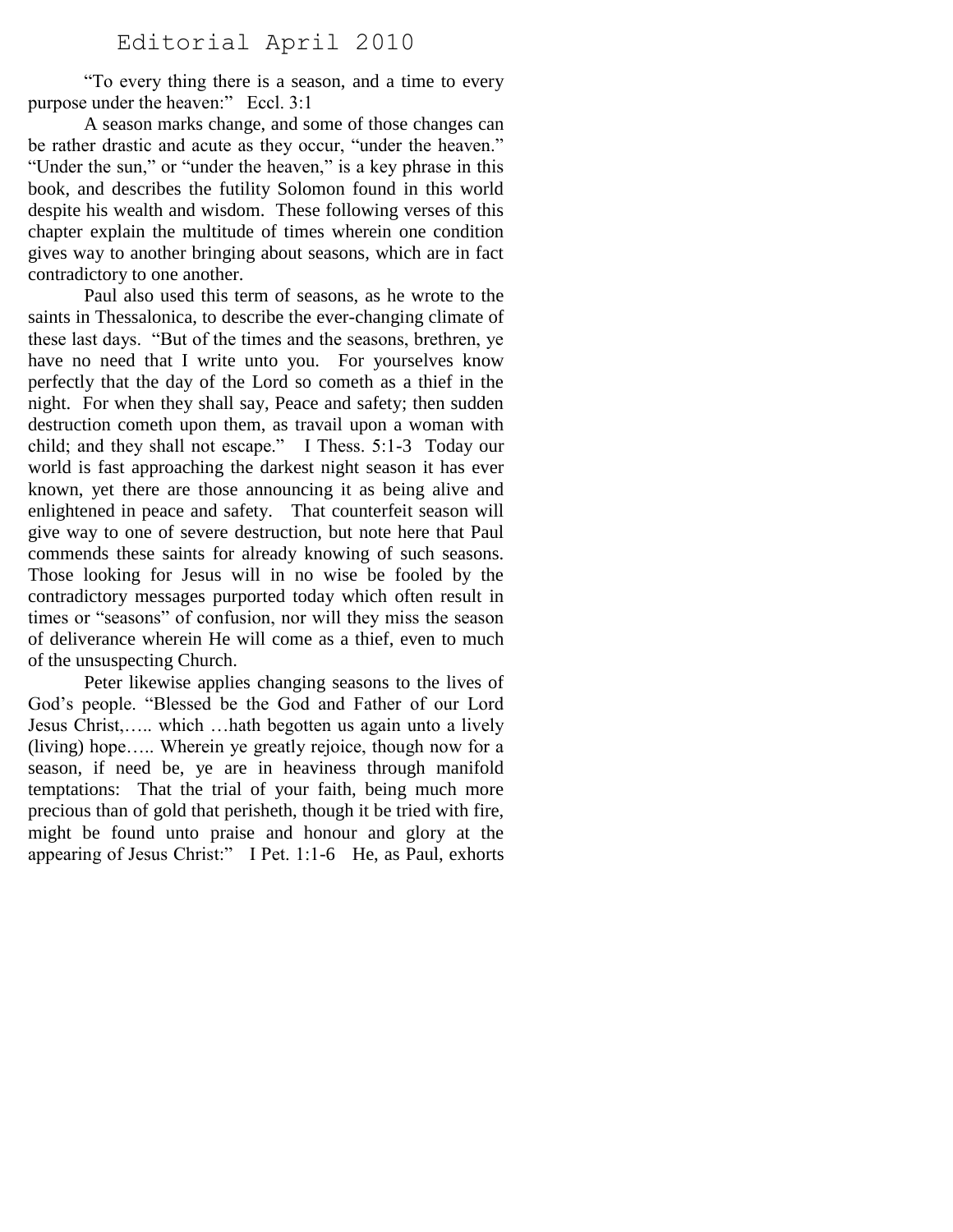us to live in expectation and hope of the coming of Jesus, and while we greatly rejoice in such a hope, we must also be aware that our Heavenly Father may deem that we have need of a season of heaviness, a time of manifold temptations. That particular season seems to be afflicting a great number of God's people today. Some are experiencing tests that I, in my wildest dreams, never envisioned God's people facing. However, Peter is quick to inform us that such seasons are for the trying of our faith, to ensure that we "might be found unto praise and honour and glory at the appearing of Jesus Christ." The good news is that such heaviness is ONLY for a season and will one day give way to an eternal season of glory. GH

## **Announcements:**

Bro. Smith's memorial service is now available both on CD and DVD. You may order, either or both, by mail at P.O. Box 831, Grandview, Missouri 64030 or by e-mail at [genehawkins60@msn.com](mailto:genehawkins60@msn.com) The slideshow DVD is also ready for distribution.

The Labor Day Fellowship Meeting will be held in Grandview Missouri September 4-6, 2010. Since this will also be a time wherein we will celebrate 100 years of the continuous ministry of Grace and Glory, we are asking for your memories as to how this little magazine may have affected your own life, or perhaps the circumstance by which you were introduced to it. Please send testimonies and pictures (if available) to Grace & Glory, P.O. Box 831, Grandview, Missouri 64030. We will then try to display them in somewhat of a scrapbook to be viewed at the Fellowship Meeting.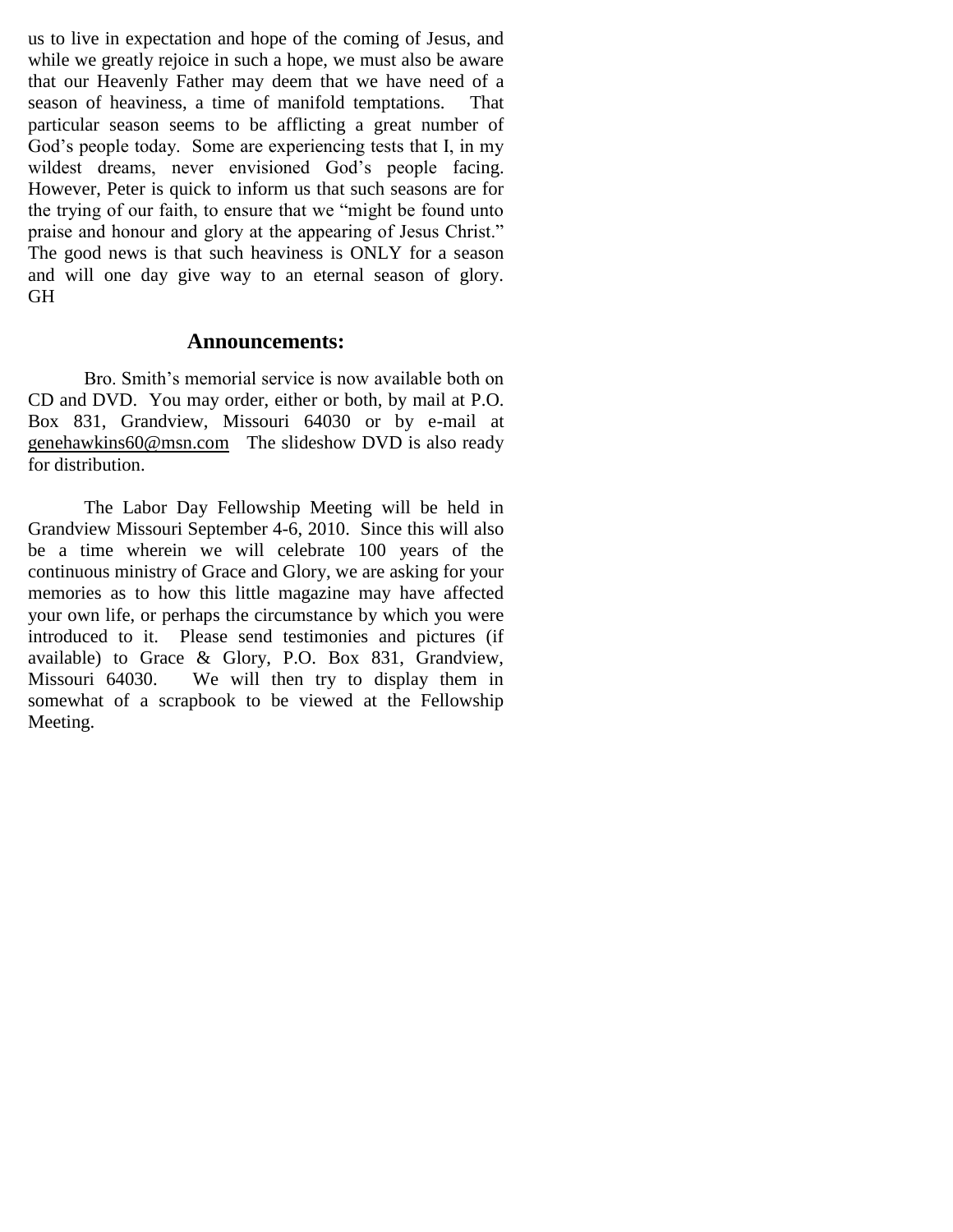# Farewell To An Era…. (An Eyewitness Account)

It was shortly before noon on a sunny and mild Saturday, February  $20^{th}$ , that a steady stream of visitors began to fill the Craig-Hurtt Funeral Home for the visitation of Paul Nathaniel Smith.

Mourners had come from near and far, and soon the hallway and foyer became filled with the sounds of an emotional reunion. There was an abundance of hugs, laughter mixed with tears, and introductions aplenty. This scene would be repeated over the next hour as everyone made their way into the chapel to find a seat and if possible, greet the family of Brother Smith.

His earthen vessel lay peacefully in an open silver casket as a montage of photo's, spanning most of his 85 years, was projected on a dropdown screen behind him. A comforting piano arrangement accompanied the looping slideshow that began with a sepia tone image of a young child in a suit. Next was a teenage Paul standing behind his mother, possibly the earliest recording of Brother Smith"s sense of humor, as only his head is visible protruding from her left shoulder. We next enter a portrait picture of a handsome young man with a full head of hair. The pictures would eventually turn to color and weave a path through the family life and ministry of Brother Smith.

As the hour drew to a close, the room became silent and all were seated. Brother Smith"s large immediate family looked on from the vestibule to his left, and the chapel overflowed with his extended family of Bible School students, congregations, community friends, and fellow laborers in Christ. At exactly 1 pm, the slideshow and music stopped, and Brother Gene Hawkins stepped up to the podium to begin the unenviable task of honoring a dear friend, mentor, and luminary of our beloved Grace Message.

He began by reading from Brother Smith's obituary that was printed inside the funeral program. With an occasional added detail, he covered the particulars in a strong and steady voice. Born in Kansas City in 1924. Attended Grace and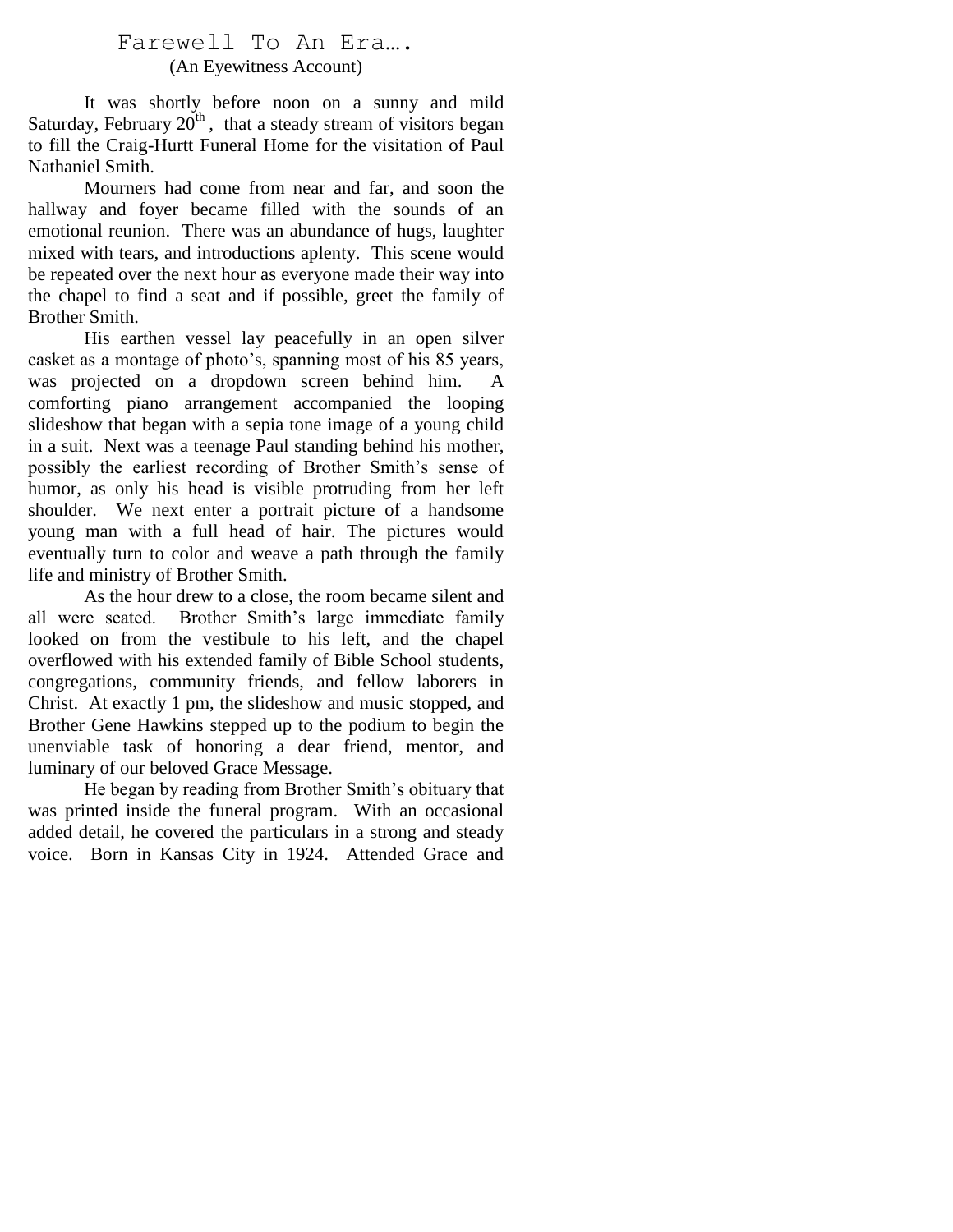Glory Bible College in "43 and "44. Married to Ruth Ellen Riddle in 1954. In 1959 becomes pastor of the Christian Assembly Tabernacle, editor of Grace and Glory Magazine and Principal of the Grace and Glory Bible School. Moved to Mountain Grove, Missouri in 1980 where he continued his work and ministry. Brother Hawkins concluded this opening by mentioning those who preceded and still survive, including his three children, thirteen grandchildren and six greatgrandchildren.

We are confident that the rest of the funeral was exactly what Brother Smith would have desired. When pressed earlier that day regarding the service, Brother Hawkins commented that he had developed his own style of leading a funeral, based on the example he had observed during so many funerals officiated by Brother Smith. Simply stated, the attention and focus would be on the Word of God, our source of comfort.

He then opened his Bible and began reading from the scriptures. Choosing not to expound or cite any verses, he simply let several snippets from the Word of God fill the room and the hearts of the listeners. " *He is my refuge and fortress. . .For I know my redeemer liveth. . . Let not your heart be troubled, . . . I go to prepare a place for you. . . . Many are the afflictions of the righteous . . . He giveth his beloved sleep. . . sorrow not even as others who have no hope . . . comfort one another with these words*". Upon completion, he segued into a wonderful heartfelt prayer to the Lord, of Thanksgiving and strength for the family and friends of Brother Paul Smith.

A powerful moment and reminder came next in music. "*It Will be Worth It All*" was the chosen song, and who better to help sing it than Brother Smith himself. It was a previous recording of him and two of his children, Tim and Paulette. As the last chorus began, many in the chapel had been touched by the message and hearing his voice, and were already singing along softly. As if on cue for the rest of us, Brother Smith"s voice rose above the music and you could almost see that beaming smile and long arm waving through the air, as he beckoned, "EVERYBODY!"

And so we all did: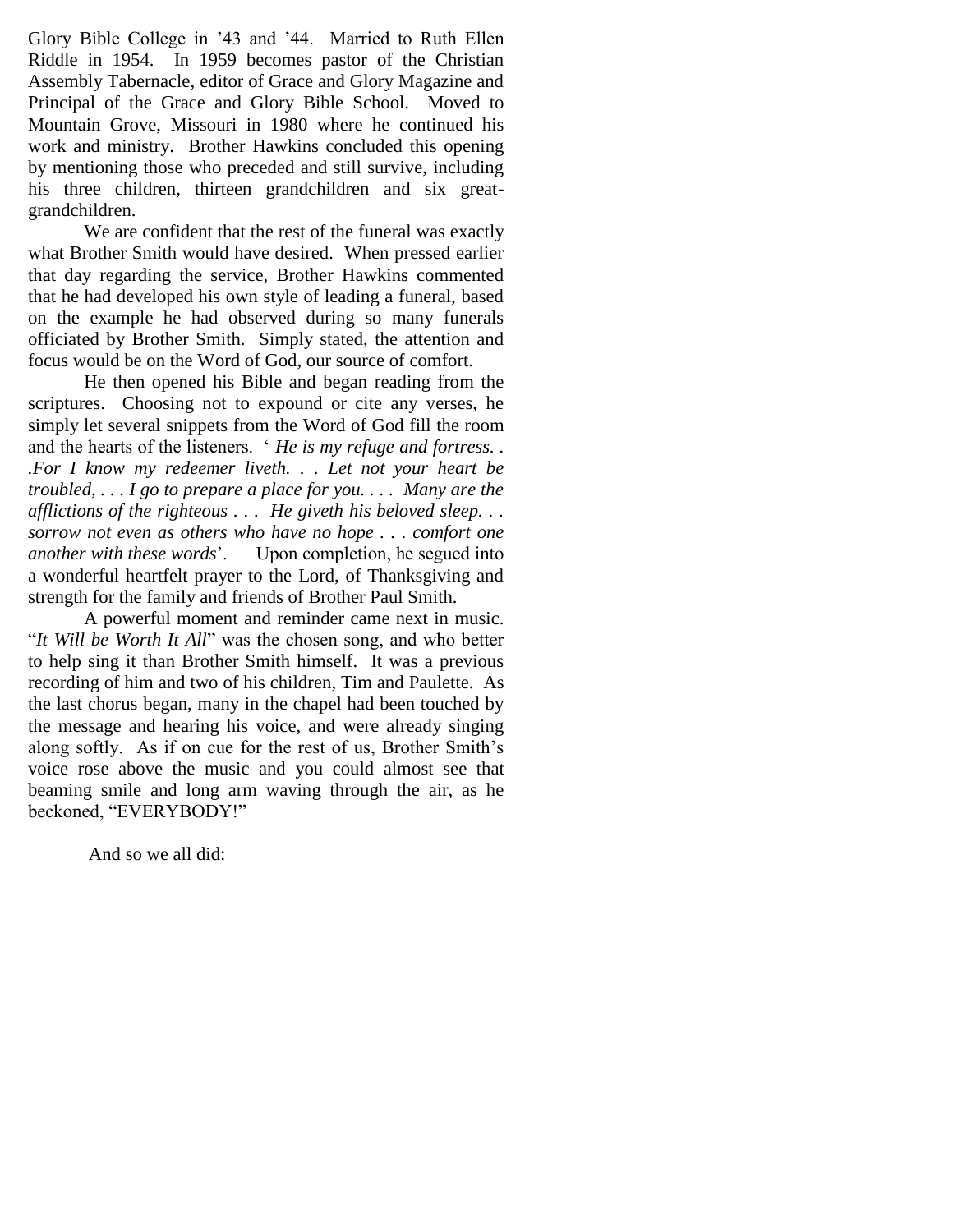#### *" IT WILL BE WORTH IT ALL . . . . . WHEN WE SEE JESUS . . . TRIALS WILL SEEM SO SMALL. . . WHEN WE SEE CHRIST. . . ONE GLIMPSE OF HIS DEAR FACE. . . ALL SORROW WILL ERASE SO BRAVELY RUN THE RACE. . . TILL . . . WE. . . SEE. . . CHRIST."*

Like most in the congregation, Brother Hawkins was visibly touched by that transcending moment of song. He had several short pauses as he gathered himself. His first sentence would succinctly put the day"s events into perspective: Brother Hawkins never thought this day would come.

He so firmly believed that statement because of his own personal history that started in 1959 when he arrived in Kansas City to attend Bible School. He recalled first encountering Brother Smith and a group of people so "obsessed" with the coming of the Lord that it would become infectious. It wasn"t long before Brother Hawkins also began to fervently believe that the trumpet was going to sound at any day. Although that hope and reality would never wane, nevertheless, the years went by.

 Next came the roll call: Brother Astle, Brother Eggers, Sister Smith, Brother Hill - fellow ministers who had gone by way of the grave and joined the Smyrna Assembly. And now, suddenly, we had come to Brother Smith. It was at this point that Brother Hawkins returned to the Scriptures and to the message that can sustain us the same as it has every overcoming believer throughout history: We are confident in hope.

For this glorious example in scripture, he would read the first three verses of 1 John 3 wherein is written that Hope purifies and Hope comforts. It comforts because we know that, '*NOW are we the son's of God*.' It purifies because we know that, "*when He shall appear, we shall be like him; for we shall see him as he is*." What a glorious truth! No debate. No myth. Paul writes in Hebrews that the Word of God is the full assurance of Hope, and this Hope is also what purifies us, even as Christ is pure. And as we are purified, our lives take on those details and changes that can only be attached to one who believes Jesus is coming FOR ME in MY lifetime.

Brother Hawkins spoke of how hope comforts us. For this he would go to 2 Corinthians 5 and the comfort we have in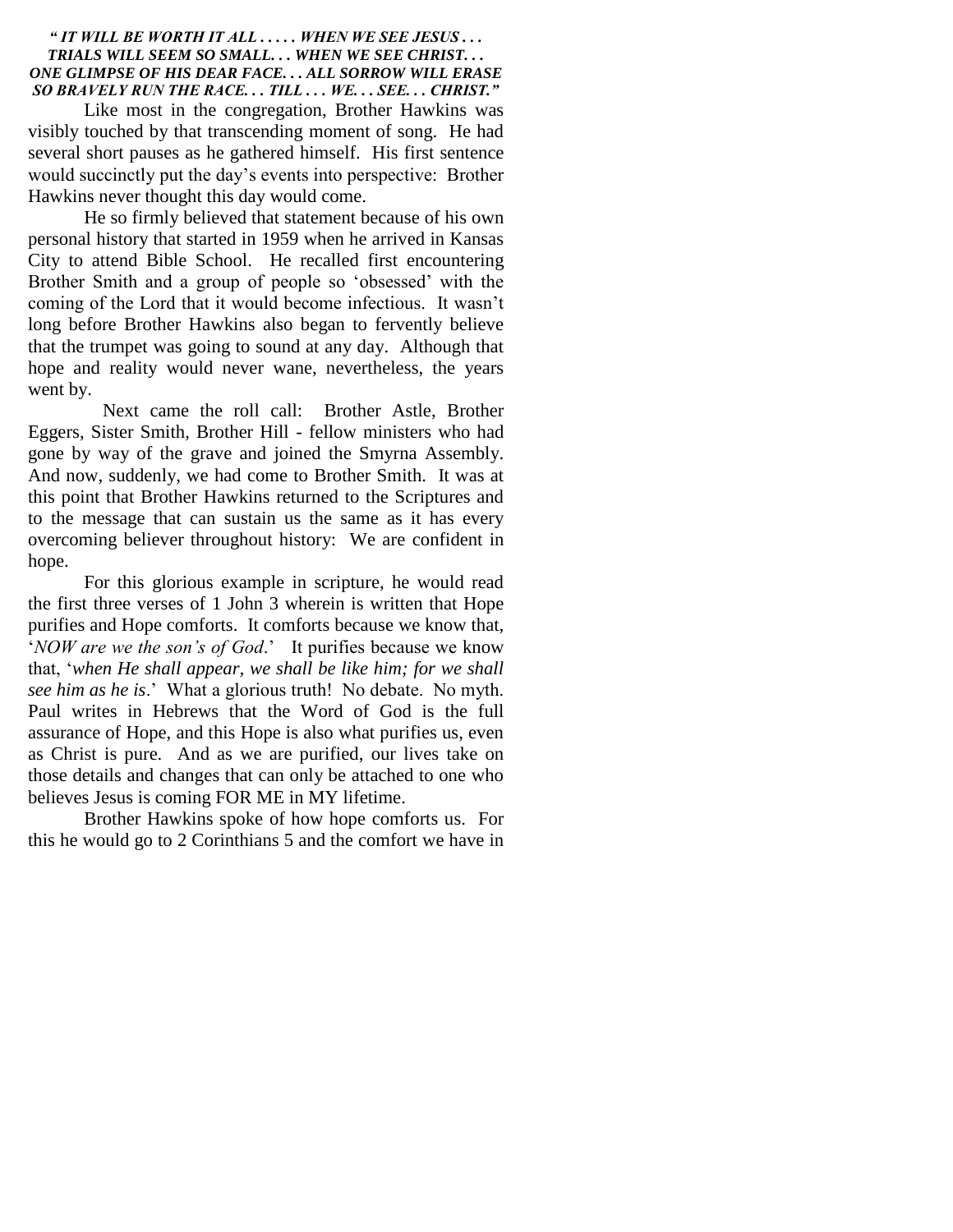knowing that if our earthly house were dissolved, we know, without a shadow of a doubt, that we have a *"house not made*  with hands, eternal in the heavens.' Paul's writings tell us that we "groan" and are burdened, and that it is God who hath wrought us for this self same thing, to have that glorified body. Once again, Brother Gene would expound on a tremendous insight. Of course time catches up to all of us, and we do become weary and burdened, but it is God who conceived our eternal body, and it is for that body that we do groan, *to be clothed upon with our house which is from heaven*.

They had spoke often over the years Brother Gene would say. Most always it was about the Coming of the Lord and their shared earnest desire to be translated. It was only recently in a conversation two weeks before his death, Brother Smith had made it known that he 'just wanted to go home.' Like the Apostle Paul, Brother Smith was ready to be offered.

The funeral service would conclude with a visual message inside a story. A little girl has pushed a chair up to the kitchen counter and had climbed up, removed the lid from the cookie jar, and had her eye on the prize. While reaching in, she was startled by a presence over her shoulder. It was her mother standing in the doorway. The little girl would later sum up the situation this way. "Now, . . .I love my mother very much, but at that point, I did not LOVE her appearing."

The service thus ended and we were dismissed by rows, starting from the rear, for the traditional procession past the casket of Brother Smith. Many of us would than follow in our cars as his motorcade made it's way out to Brother Smith's final earthly resting spot.

If you have not visited Mountain Grove you might not know that the funeral home, Brother Smith"s Grace Chapel and Bible School, the former home he shared with Sister Smith, and the gravesite, were all located on the same stretch of highway. On this particular journey we were given ample time to reflect.

The normally busy traffic flow on that road had more than slowed down. Car"s were off the road on both sides of that mile and half stretch and since I was practically bringing up the rear, they had stayed off for the duration. It was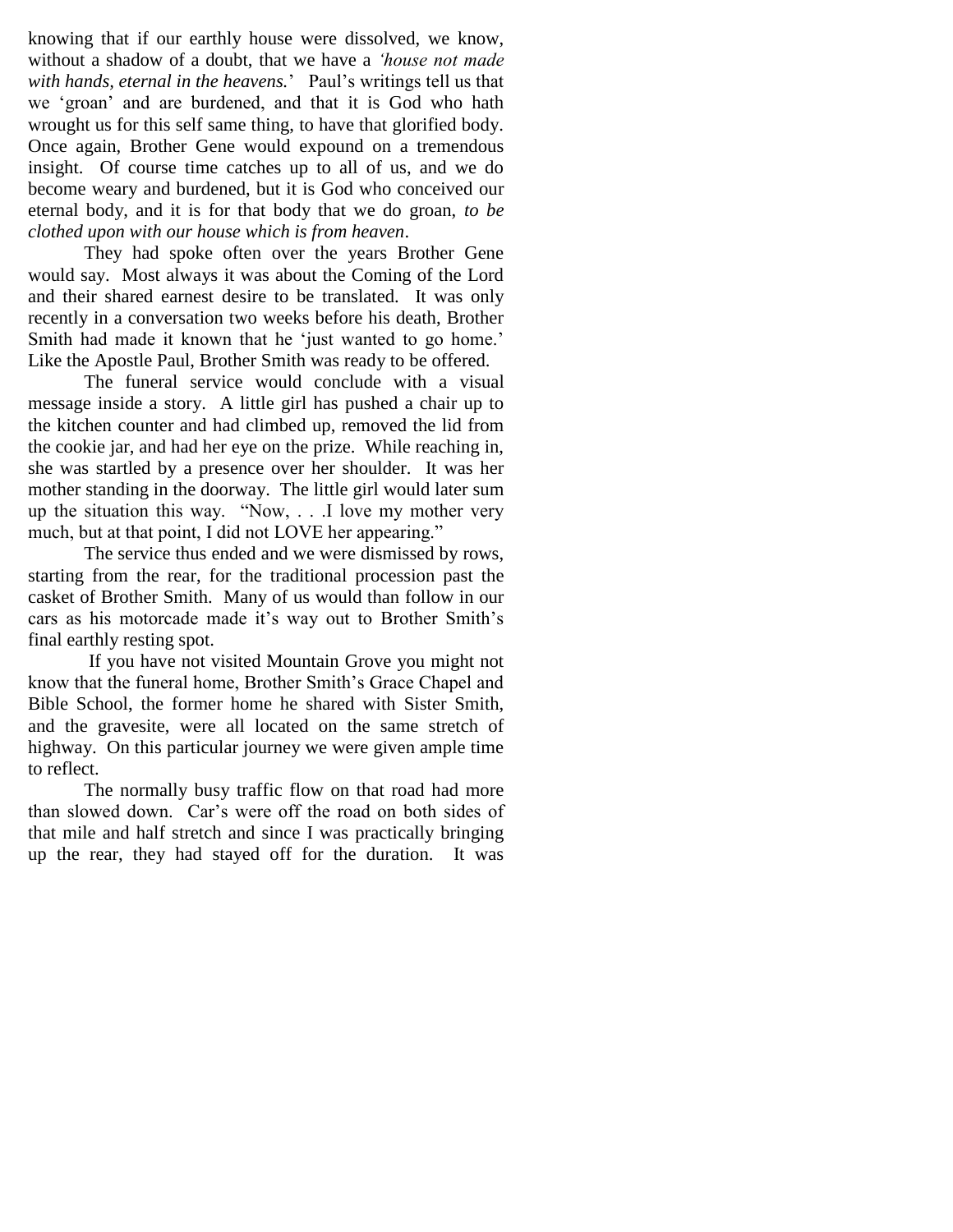something I had never seen in a city funeral. I assumed it was a country tradition, but as we snaked along and into the graveyard I was struck by two thoughts.

Maybe some of the people in those cars knew it was that tall, always smiling, humble preacher who had come there almost 30 years ago and endeared himself to all he had met. The second thought I had was the one I think Brother Smith would have desired for me.

> Did my life revolve around the coming of the Lord? Did I also Love his appearing? Or, was my hand also in the worlds cookie jar? Only I, like you, can answer those questions.

R. Hawkins

#### φφφφφφφφφφφφφφφ

My Brother My Brother taught me to become a man When yet a boy was I. He set the pace to run the race, One earth and win the prize. I watched His careful, guiding steps To follow I would choose And then I grew because I knew My hand He would not lose We walked down paths that troubled me I followed all the way The road stretched long, but He was strong And it strengthened me each day. I watched and listened to His words He showed me what to do My Brother wrote, I read His notes Each word He wrote was true. So, like looking in a mirror, I saw a change begin. I began to live, my best to give, To love and honor Him. Then mirrored in the glass one day, A full grown man I"d see, My Brother loved (He's from above,) Was looking back at me. "But we all with open face beholding as in a glass the glory of the Lord, are changed into the same image from glory to glory even as by the Spirit of the Lord." II Cor.

3:18

David Albrecht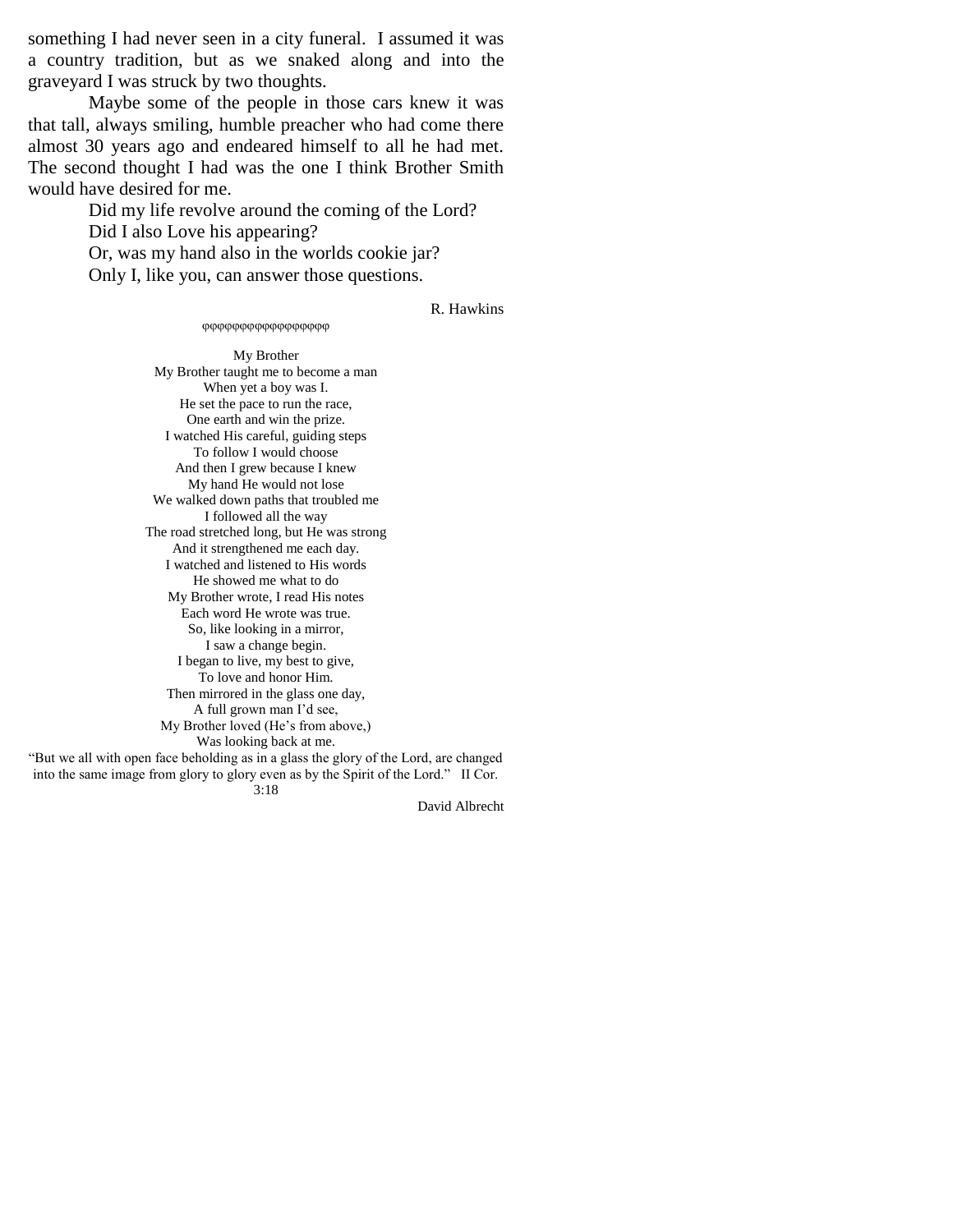# Confident In Hope

## (Memorial Message)

"Behold, what manner of love the Father hath bestowed upon us, that we should be called the sons of God: ….Beloved, now are we the sons of God, and it doth not yet appear what we shall be: but we know that, when he shall appear, we shall be like him; for we shall see him as he is. And every man that hath this hope in him purifieth himself, even as he is pure." I John 3:1-3

We have come today unto a place wherein I, in my wildest dreams, never thought we would arrive. Upon coming to Kansas City in 1959, I found a people who were absolutely obsessed with the coming of The Lord, and their spirit was so contagious, I soon felt certain we would all be very much alive, to step through the door of translation into the waiting Arms of Jesus. Time marched on however, and many whom we called "the older saints" were called to glory and became a part of the Church of Smyrna, rather than Philadelphia. Because of their advanced ages, we well understood and accepted such departures, from the Hand of a Loving, and All Wise Heavenly Father. Then came the day when Sis. Smith, a younger woman, whom I greatly loved and admired, one who had greatly impacted my life, was also transported through the portals of glory. I was later a bit shaken because Bro. Albert Astle, an icon of the grace message, whom I was certain would be here to hear the "first trumpet sound," had suddenly gone home. Other stalwart worthies of faith, such as Bros. Duluth Hill, and Arthur Eggers, soon followed. Now we bid farewell to Bro. Smith, and would today enlarge on two glorious results of hope: purity and comfort.

Paul refers to all the Word of God as "the full assurance of hope," (Heb. 6:11) but John specifically singles out the cleansing effect of possessing the hope of Jesus coming declaring that "...every man that hath this hope in him purifieth himself, even as he is pure." Such is the result I saw in the lives of the aforementioned saints when I came to Bible School. Their lives literally revolved around the coming of The Lord and reflected the characteristics of a separated and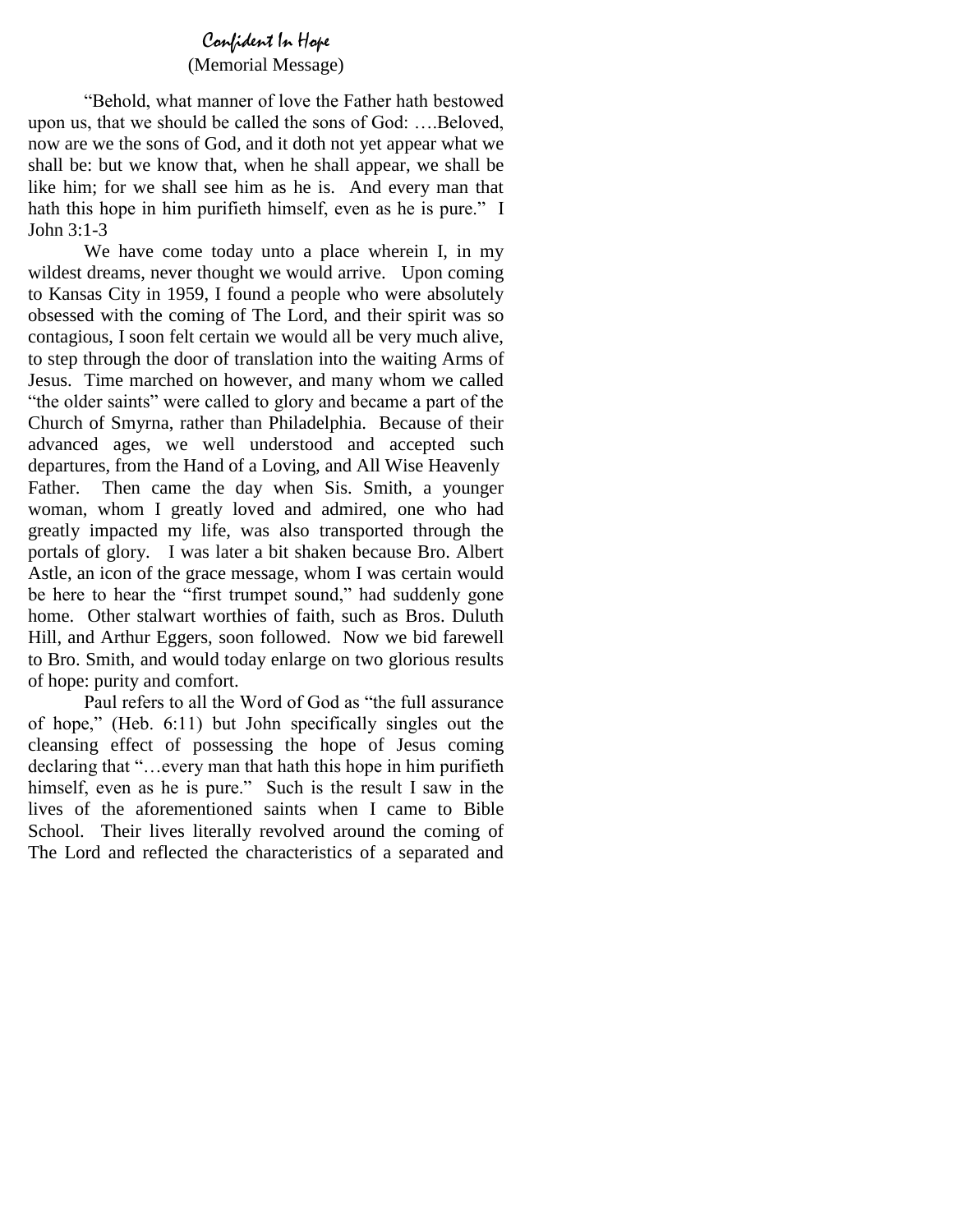consecrated walk with Him. It is imperative to realize that we too must experience the effects of this same hope if we are to be perfected to the uttermost. I discovered some years ago that it matters not one whit whether Jesus comes in my lifetime or not. What does matter, is that I am totally persuaded in my own heart that He will appear while I am yet alive. The writings of the apostle Paul make it strikingly clear that he was convinced Jesus would appear "the second time without sin unto salvation," during his lifetime, and he maintained that hope until he knew he would go by way of the grave. His hope, however, remained alive and well as we shall see later, and it was that hope that purified him even as Christ is pure.

The second major result of hope is comfort, and it is given to both the one who goes home to be with The Lord, and the one who remains in this body. John tells us here in our text that "now are we sons of God," and II Cor. 5 gives us some glorious instruction and encouragement for that "now" life. "For we know that if our earthly house of this tabernacle were dissolved, we have a building of God, an house not made with hands, eternal in the heavens." V. 1 This statement was neither a myth of fantasy nor guesswork on the part of Paul, but rather "we know…." Bro. Smith"s earthly house has been dissolved, but as a son of the Living God, he already knew that a new one awaits him. He knew also what it meant to "……groan, earnestly desiring to be clothed upon with our house which is from heaven:" v. 2 I spoke with Bro. Smith just about two weeks prior to this memorial service, and as was so often the case, we spoke of the hope of translation. However, this time, he said he did not mind missing that event, for he really wanted to go now. I had that same conversation with Sis. Smith just about a month before she too went to glory, and she told me " 'boy,' it doesn't make one bit of difference in the world whether I go now or then." We surely do know what it is to groan in pain, but note here that there is a groaning of desire, just to be with Jesus. Paul further tells us that we do "….groan, being burdened: not for that we would be unclothed, but clothed upon, that mortality might be swallowed up of life." V. 4.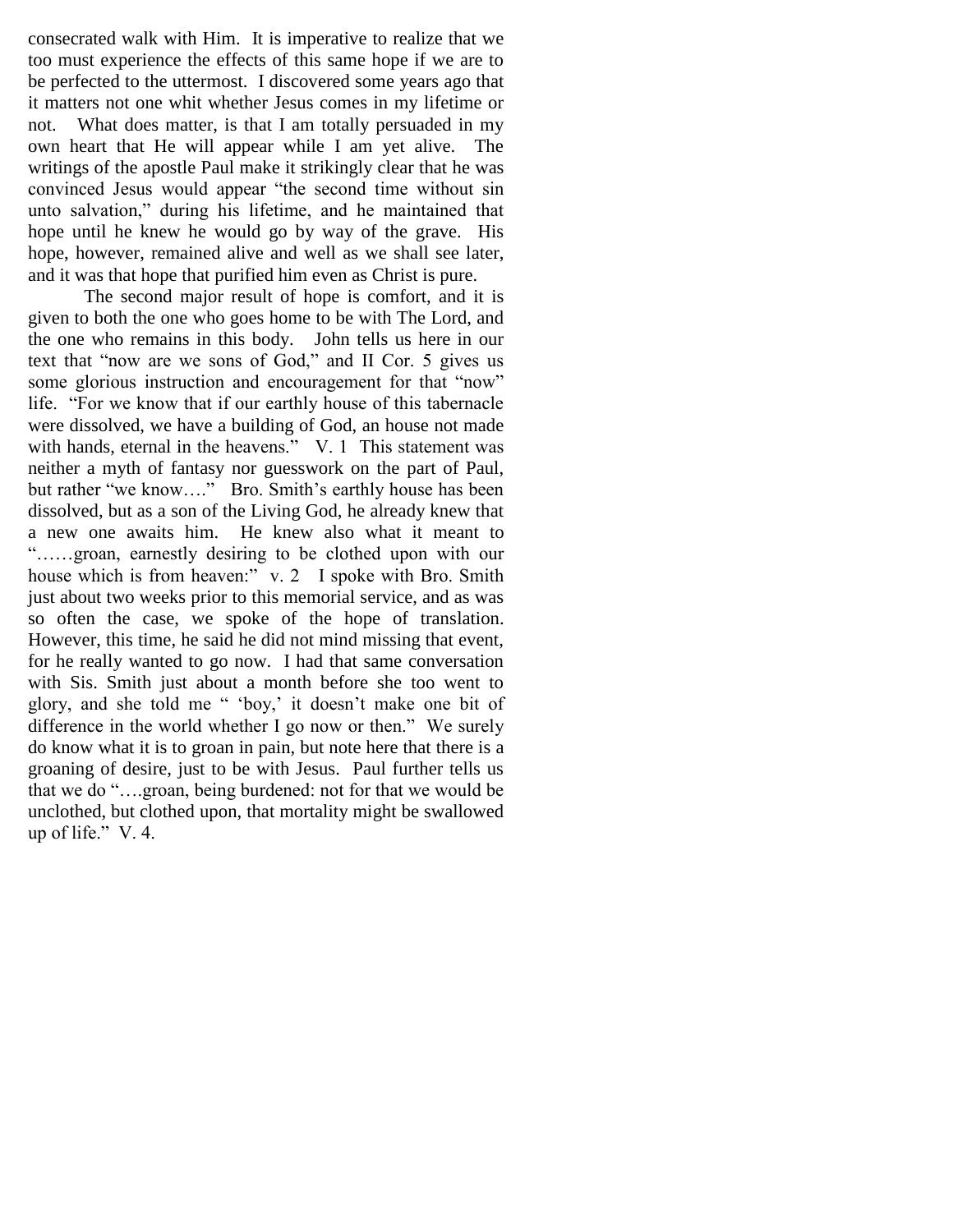The next verse is most comforting because it tells us that such a hope was not an afterthought with God. "Now he that hath wrought us for the selfsame thing is God,…" V. 5 It means that God specifically planned a glorified creation even before He created Adam, let alone before he fell, and He "also hath given unto us the earnest of the Spirit," right now as a proof of that fact. A spirit filled life is just a little foretaste of heavenly glories that will be ours for eternity.

 "Therefore we are always confident, knowing that, whilst we are at home in the body, we are absent from the Lord:" V. 6 Once again note the assurance of Paul's words. We are confident, we know, to be "home in the body" of flesh and blood, is to abide separated from the glories awaiting us in being with The Lord. While on this earth we " walk by faith, not by sight:" (V. 7) but the knowledge of being absent from the Lord while in this mortal body gives rise to glorious hope, and we are both "…confident, ….and willing rather to be absent from the body, and to be present with the Lord. Bro. Smith, and so many more who have gone on before, are experiencing glories we can only dream about, but such a hope must indeed comfort those of us who are still walking this path of faith.

We noted earlier that Paul reached a point in his life when he knew he would not live to the coming of Jesus. That however, in no way dampened his spirit, and certainly did not alter his hope. He speaks with great assurance announcing: "For I am now ready to be offered, and the time of my departure is at hand. I have fought a good fight, I have finished my course, I have kept the faith: Henceforth there is laid up for me a crown of righteousness, which the Lord, the righteous judge, shall give me at that day: and not to me only, but unto all them also that love his appearing." II Tim. 4:6-8 There is not even a hint of doubt, disappointment or remorse in this statement. Likewise many, since Paul, have experienced this same confidence and hope. Over the years we have seen some Christians who seemed to cling to life in this body with every breath they could muster. Others, like Paul, can almost be seen running with all their might into the very presence of Jesus. Such an attitude reflects a heart that is purified and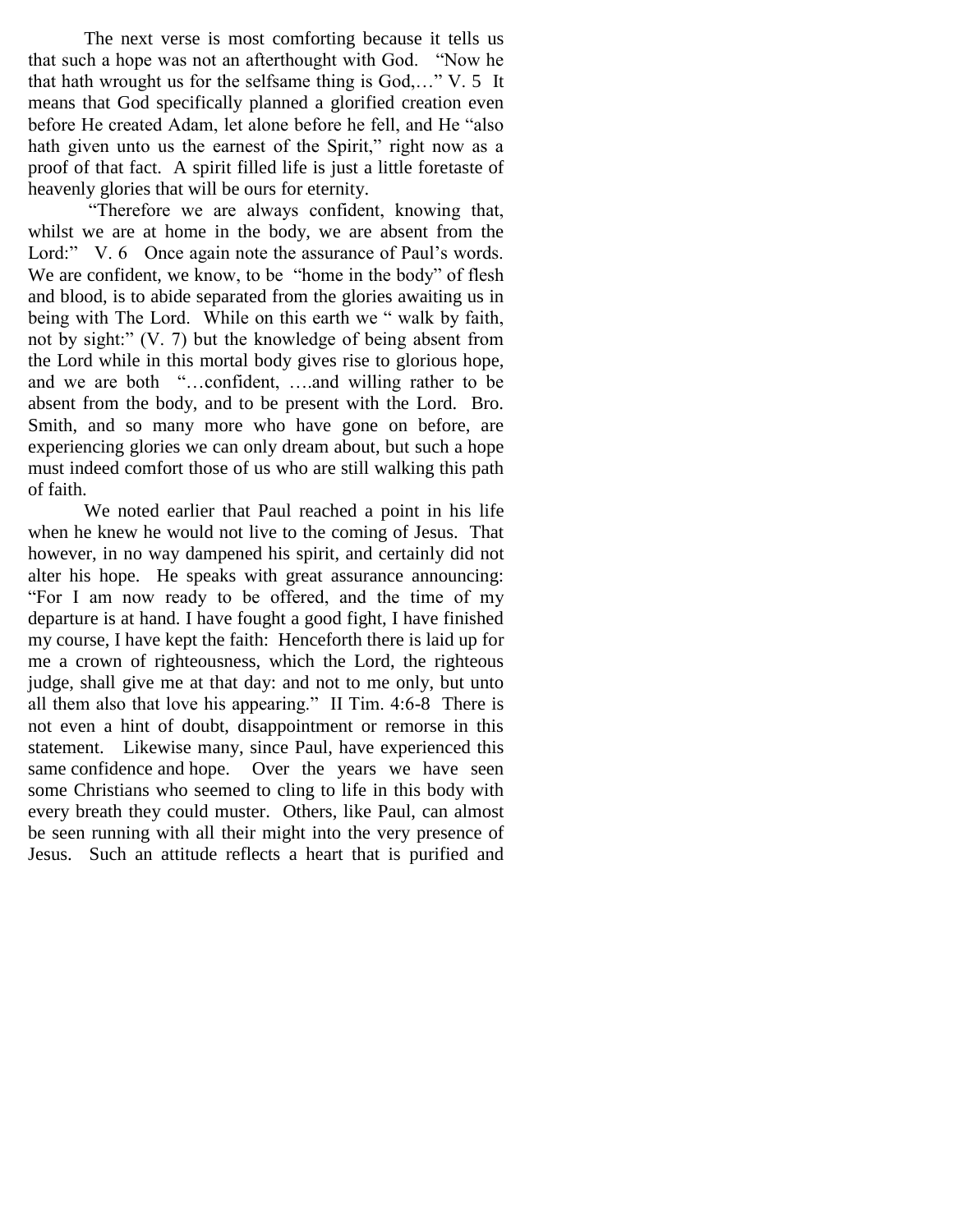longing to be with Him above all else, the heart that must be in us, if we are to be caught away when the first trumpet sounds.

 The story is told of a woman who, as a young girl, climbed up on a forbidden stool, and reached her hand into a cookie jar she was not supposed to touch. At that moment, her mother unexpectedly appeared. She declared, "I loved my mother dearly, but I did not love her appearing at that moment." The qualification for winning the crown of which Paul speaks is to "love His appearing," and we can only wonder, and take warning, as to how many well meaning Christians may have their "hands in the world"s cookie jar," be it the religious or secular world, when Jesus appears. It is absolutely imperative we be totally consumed with the glorious hope of Jesus coming, in order that we too may be found among "them also that love his appearing," for only he that "hath this hope in him purifieth himself, even as he is pure."

~~~~~~~~~~~~~~~~~~~~

On the Wings of Prayer "Casting all your care upon him; for he careth for you." 1 Peter 5:7 Just close your eyes, and open your heart, And feel your worries and cares depart. Just yield yourself, to the Father above, And let him hold you, secure in his love. For life on earth, grows more involved, With endless problems, that can't be solved. But God only asks us to do our best, Then he will take over, and finish the rest. So when you are tired, discouraged and blue, There is always one door that is open to you; And that is the door to the House of Prayer, And you'll find God waiting, to meet you there. And the House of Prayer, is no further away, Than the quiet spot, where you kneel and pray. For the heart is a temple, when Jesus is there; As we place ourselves, in his loving care. And he hears every prayer, and answers each one, When we pray in his name - "Thy will be done." The burdens that seemed, too heavy to bear, Are lifted away, on the wings of a prayer.

Anon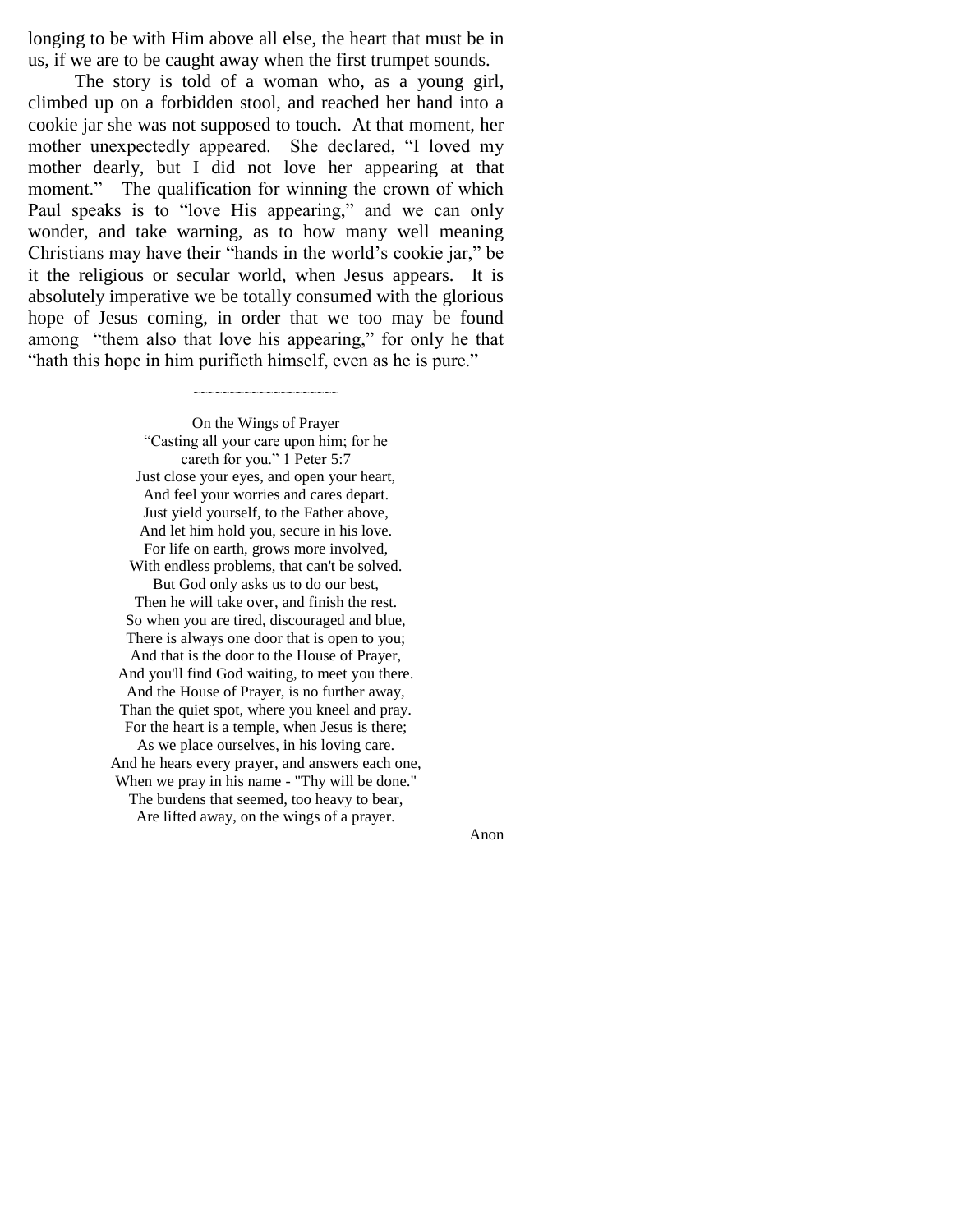# **Our Benefit's In Christ Jesus** Ty Robinson

*"But I fear, lest by any means, as the serpent beguiled Eve through his subtilty, so your minds should be corrupted from the simplicity that is in Christ." 2 Cor. 11:3*

Seventy-four of seventy-seven Bible verses, containing the phrase "in Christ," are found in Paul's gospel! "In the Lord" is used forty-six times, and Paul records forty-two of them. The apostle writes "in Jesus" six of the seven times this statement is found in the New Testament. Many of these verses are associated with the benefits we have in Jesus Christ.

"The key to begin our journey, and thus enjoy these benefits in Christ Jesus, is to first understand the importance of the little word "in."Pastor D. E. Hill noted this in his Bible, writing: *"...the most vital word of all is "in," expressing the absolute impossibility of ever being, or ever doing anything in the light of eternity until we are in Him, and He in us, the Bible declaring*: *"..if any man be in Christ, he is a new creature:..*.*" 2 Cor. 5:17.* Thus, to have any benefits at all in Christ Jesus, we first must accept Him into our hearts, as our own personal Saviour. The Philippian" jailor asked Paul and Silas: "Sirs, what must I do to be saved? And they said, Believe on the Lord Jesus Christ, and thou shalt be saved, and thy house" Acts 16:30,31. Gaining salvation is just that simple, and is a part of "...the simplicity that is in Christ.." Peter, speaking before the Sanhedrin council in Acts 4, told of miracles done in the name of Jesus Christ, stating: "Neither is there salvation in any other: for there is none other name under heaven given among men, whereby we must be saved." V. 12. Paul likewise wrote in Romans 9:9 "....if thou shalt confess with thy mouth the Lord Jesus, and shalt believe in thine heart that God hath raised him from the dead, thou shalt be saved." The apostle for this Church Age further instructs us: **"**For all have sinned, and come short of the glory of God; Being justified freely by his grace through the redemption that is in Christ Jesus: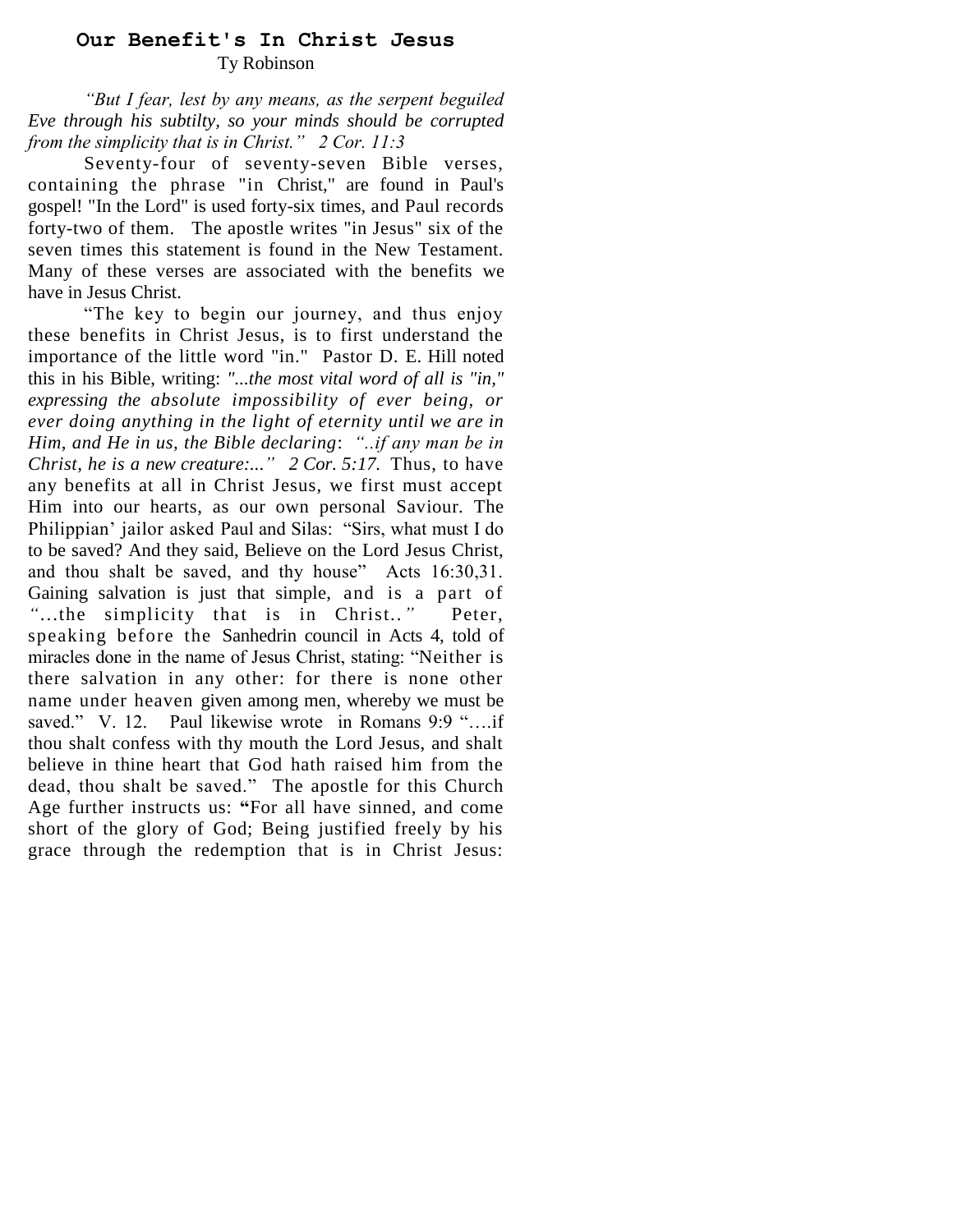Whom God hath set forth to be a propitiation through faith in his blood, ….To declare, I say, at this time his righteousness: that he might be just, and the justifier of him which believeth in Jesus." Rom. 3:25-26

 The experience of being born again, accepting Jesus Christ into our own individual hearts, is the beginning of a "benefit package" that really has no end! We discover initially that we "...are all the children of God by faith in Christ Jesus..." (Gal. 3:26) Rom.8:1,2 shouts loudly, "There is therefore now no condemnation to them which are in Christ Jesus,..." because ".... the law of the Spirit of life in Christ Jesus hath made me free from the law of sin and death....", while II Cor. 5:17 asserts: "Therefore if any man be in Christ, he is a new creature: old things are passed away; behold, all things are become new." Additionally, the very moment we are saved, we should begin to realize that our benefit package contains some specific gifts of God. Rom. 6:23 notes that ...the wages of sin is death; but the Gift of God is eternal life through Jesus Christ our Lord." Thus eternal life is a free gift to those who are in Christ, bought, and fully paid for, by the precious shed blood of Jesus on the cross.

Eph. 2 further defines God"s gifts. "But God, who is rich in mercy, for his great love wherewith he loved us, Even when we were dead in sins, hath quickened us together with Christ, (by grace ye are saved;) And hath raised us up together, and made us sit together in heavenly places in Christ Jesus: That in the ages to come he might shew the exceeding riches of his grace in his kindness toward us through Christ Jesus. For by grace are ye saved through faith; and that not of yourselves: it is the gift of God: Not of works, lest any man should boast. For we are his workmanship, created in Christ Jesus unto good works, which God hath before ordained that we should walk in them." V. 2-10 Verse 6 and 8 plainly express the fact that even the faith we need to believe in Christ Jesus, is also a gift of God. I Tim. 1:14 also unfolds God"s Gifts as "….the grace of our Lord was exceeding abundant with faith and love which is in Christ Jesus, and Paul"s declaration in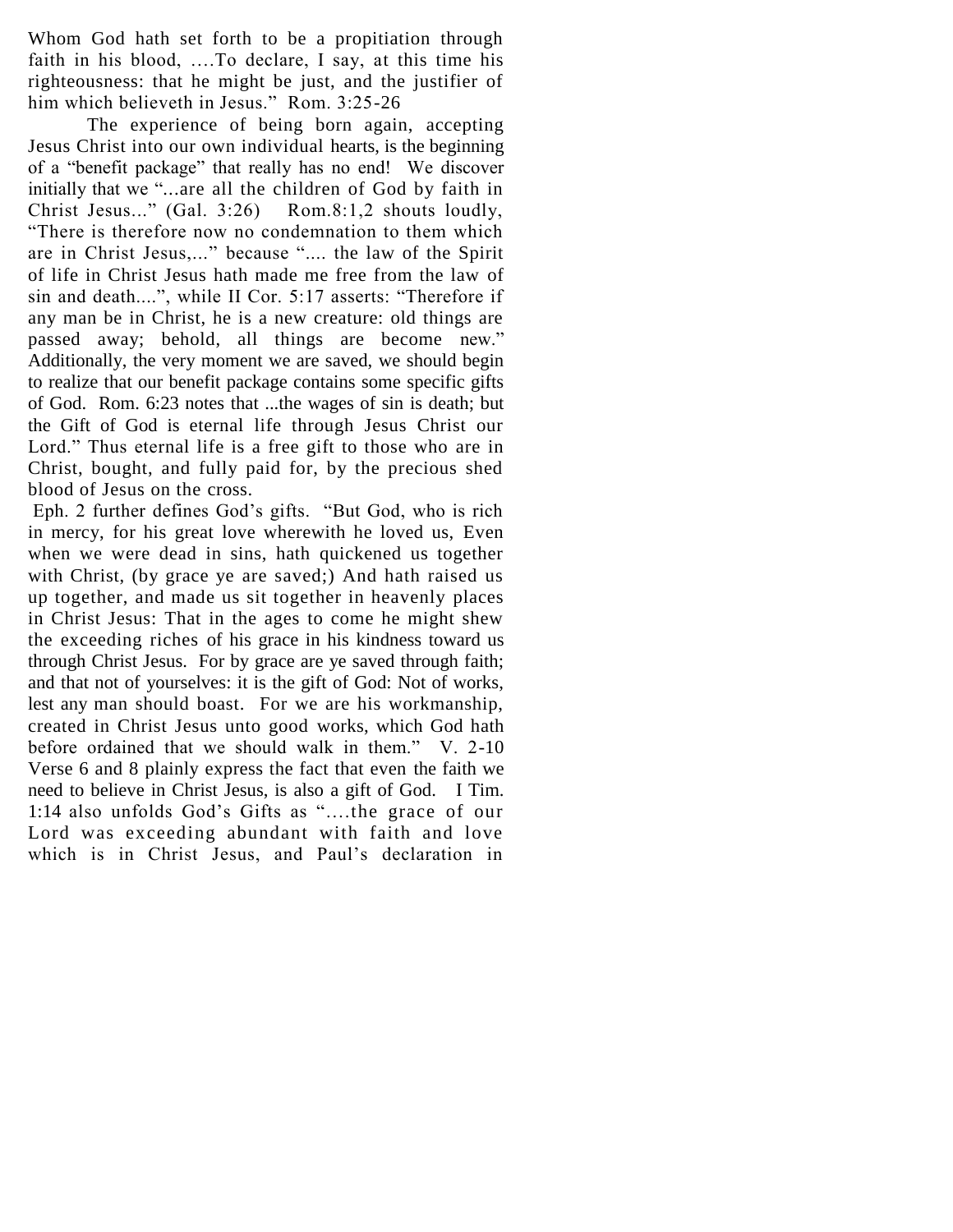Romans 8 concludes that nothing "*....*shall be able to separate us from the love of God, which is in Christ Jesus our Lord."Rom. 8:35-39

Rom. 8:31-32 describe additional gifts, stating: "If God be for us, who can be against us? He that spared not his own Son, but delivered him up for us all, how shall he not with him also freely give us all things?" In other words, since God is for us, He gave us the greatest gift of all, His only begotten Son, and in Christ Jesus He also has freely given us ALL THINGS! Paul expresses the same glorious truth in Eph. 1:3 "Blessed be the God and Father of our Lord Jesus Christ, who bath blessed us with all spiritual blessings in heavenly places in Christ:....". Sheer glory awaits us as we wrap our minds around these benefits!

There are many other options in God's benefit package in Christ, should we choose to receive them. These choices require different degrees of commitment unto our Lord and Saviour Jesus Christ. The purpose of all these gifts is to enable us to "...grow up into him in all things..". Eph. 4.15. This text, among many others, reveals several levels of growth of the sons of God, who are in Christ Jesus. Newborn believers are infants, "…babes in Christ"*.* 1 Cor. 3:1 Rom. 8:16,17 outlines precise differences in the development of the children of God, as Paul makes reference to "…..children, then heirs; heirs of God, and joint-heirs with Christ; if so be that we suffer with him, that we may be also glorified together." Joint-heirs with Christ describe full grown mature sons of God who take full advantage of all things freely given them by God because of their faith in Christ, as noted in Rom. 8:32 above. We might not consider "suffering" a gift, but it is most assuredly a requirement of reigning with Him as a joint-heir, as His Bride. This is explained further in II Tim. 2:12 . "If we suffer, we shall also reign with him:...."

Achieving the "joint-heirship" level of growth in Christ Jesus, requires super natural help, and power, which can only come from receiving the Gift of the Holy Ghost. He is the All-important optional gift of God in Christ Jesus, that all full overcomers must receive. Jesus' promise to the disciples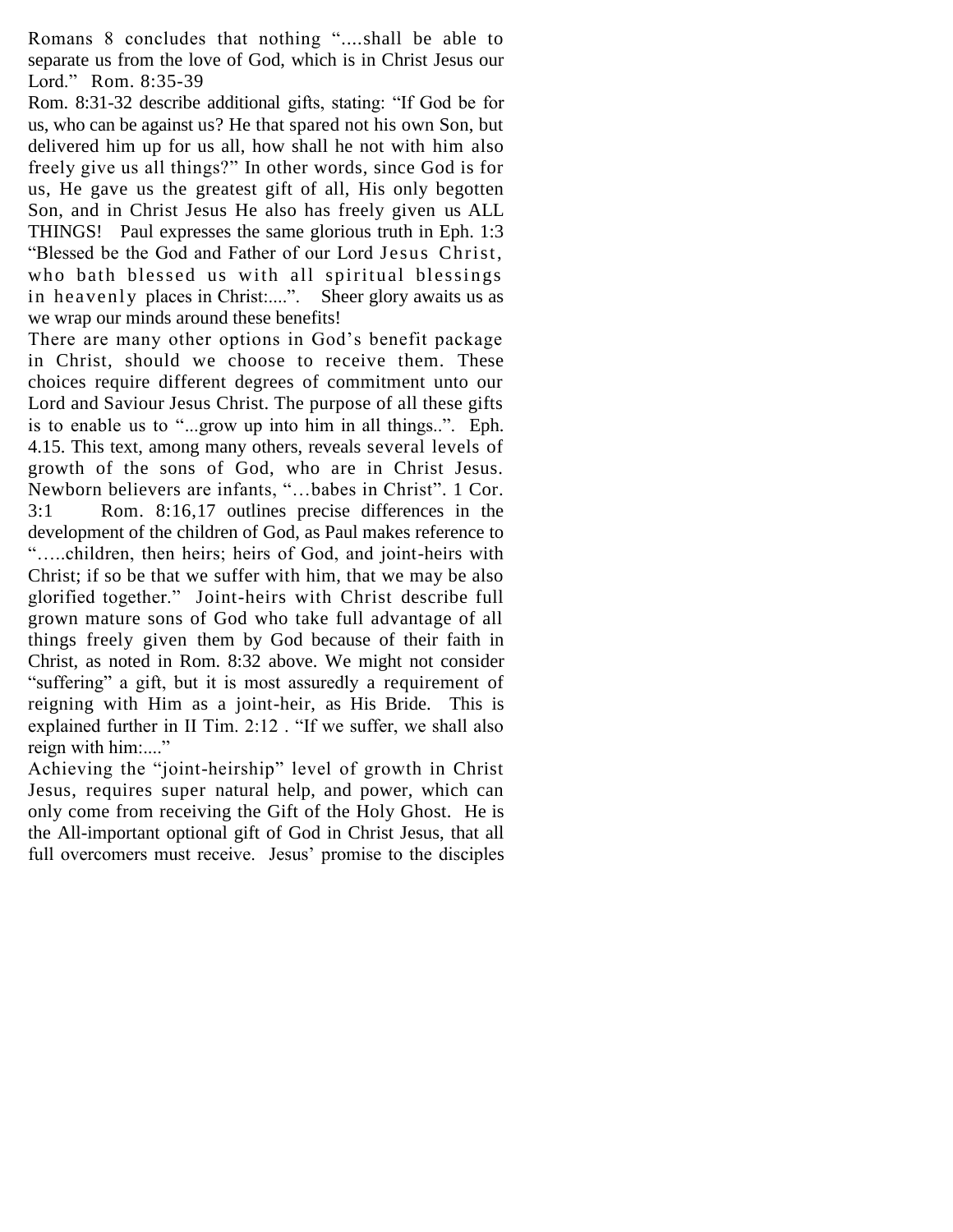in Acts 1:8, is also for us. "But ye shall receive power, after that the Holy Ghost is come upon you:..." *.* He was speaking of spiritual power, the kind of power that makes one strong in the Lord, and in the power of His might, (Eph. 6.10) the power that takes "...the beggar from the dunghill, to set them among princes, to make them inherit the throne of glory:...". 1 Sam. 2:8. Simply stated, it takes the help, and power of the Holy Ghost to take a believer in Christ, from immaturity, to the full grown level of overcoming necessary, to be a joint-heir, and part of the Bride of Christ!

Additionally, Jesus told His disciples several other benefits (if you will), of why it was important to receive the gift of the Holy Ghost. First, He noted that the Holy Ghost was indeed a gift. John 14:16 *"*And I will pray the Father, and he shall give you another Comforter, that he may abide with you for ever,....". He further instructs them that The Holy Ghost is "a comforter," a fact which is repeated in John 14:26. "But the Comforter, which is the Holy Ghost, whom the Father will send in my name, he shall teach you all things, and bring all things to your remembrance, whatsoever I have said unto you." This marvelous statement includes two more glorious benefits for us. (1) The Holy Ghost will teach you all things, and (2) will bring all things to your remembrance, meaning whatsoever things were said in the Word of God. An interesting study shows that more than two hundred scriptures use the phrase "all things," and many of them are specifically found in Christ Jesus. Rom. 11:36 makes this summation. "For of him, and through him, and to him, are all things, to whom be glory forever*.* Amen." Jesus also describes the Holy Ghost as The Comforter two more times, here in John. "But when the Comforter is come, whom I will send unto you from the Father, even the Spirit of truth, which proceedeth from the Father, he shall testify of me ..." John 15:26. "Nevertheless I tell you the truth; It is expedient for you that I go away. for if I go not away, the Comforter will not come unto you, but if I depart, I will send him unto you." John 16:7 Both of these citations emphasize truth. Ephesians 4:2 adds: "...the truth is in Jesus." John 15:26 is only the first of three verses,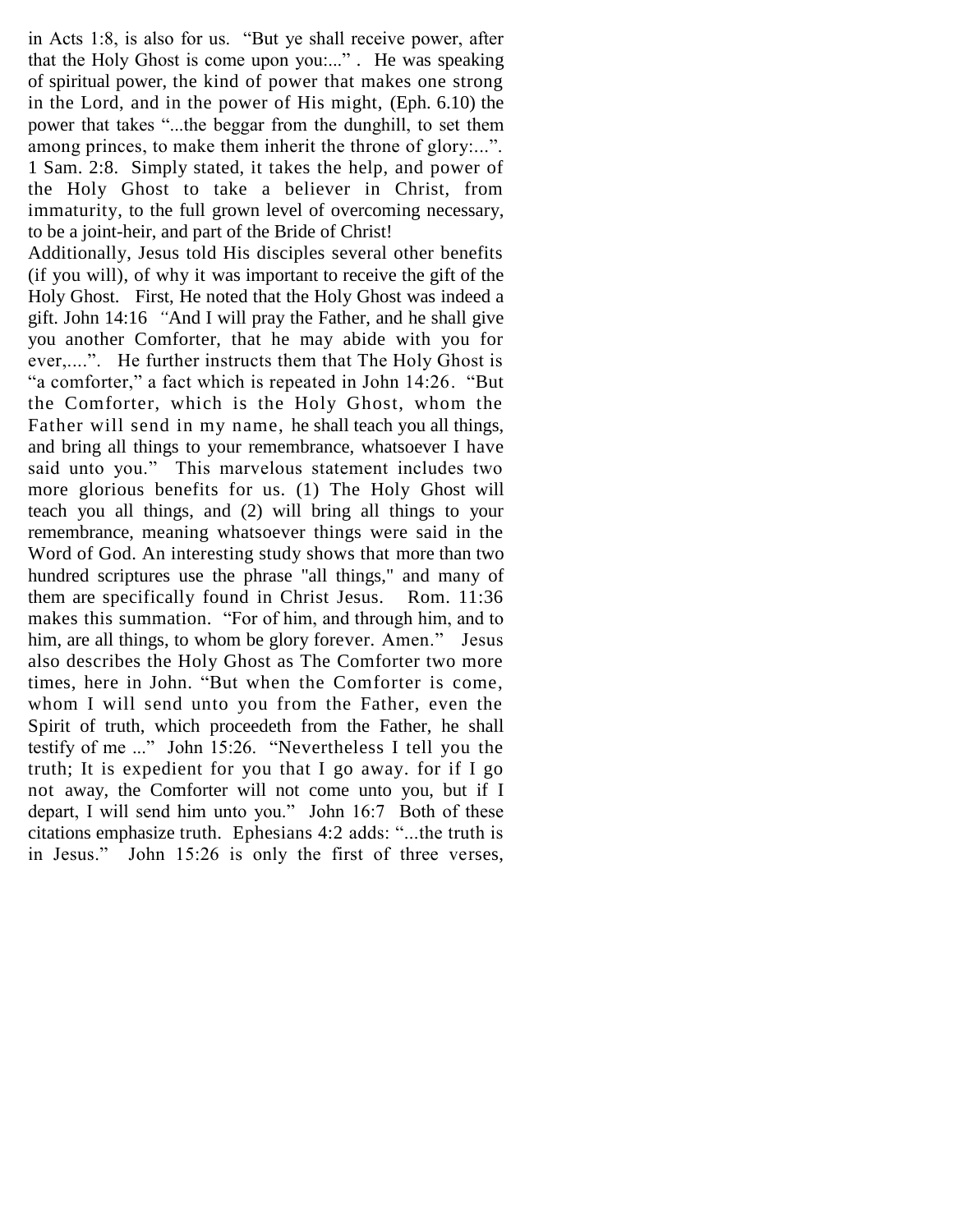wherein Jesus Himself called The Holy Ghost, the Spirit of Truth. John 14:17 plainly informs us that He is the Comforter, "Even the Spirit of truth; whom the world cannot receive,…". John 16:3 introduces Him as The Spirit of truth Who "….will guide you into all truth: for he shall not speak of himself; but whatsoever he shall hear, that shall he speak: and he will show you things to come." What a benefit the Holy Ghost, the Comforter, the Spirit of Truth is, whose duties include guiding us into *all* truth, that we may fully know The Word of God, in the deepest and most intimate way; in order to apprehend Jesus! We can understand for ourselves, "...the simplicity that is in Christ;..."  $(2 \text{ Cor. } 11:3)$ ; "...the grace that is in Christ Jesus,..."  $(2$  Tim. 2:1); "...the redemption that is in Christ Jesus..." (Rom. 3:24) and indeed, all our benefits in Jesus Christ.

Another great benefit of receiving the Holy Ghost is found in Rom. 8:26-27. "Likewise the Spirit also helpeth our infirmities: for we know not what we should pray for as we ought:….And he that searcheth the hearts knoweth what is the mind of the Spirit,....". "He that searcheth the hearts..." is, none other than our Lord and Saviour Jesus Christ. Jer. 17:10 and Rev. *2:23.*

I Cor. 12-14 enumerate nine gifts of the Holy Ghost, given as additional benefits to the Spirit filled believer, and give instruction concerning them. The nine-fold fruit of the Spirit is found in Gal. 5:22. 23.

The above scriptures allude to one more function of the Holy Ghost, which is His most important mission during this Church Age, as He must identify those in Christ, possessing the greatest desire to achieve God's best. These are willing to follow Him through "thick and thin" as He leads them "… into all truth." They have said in their hearts, like Rebekah of old, "I will go," and are willing by faith to trust God for everything, anything, and all things; especially those things which seem impossible. These race course runners rely on the power of the Holy Ghost to enable them to "...press toward the mark for the prize of the high calling of God in Christ Jesus..." Phil. 3:14.